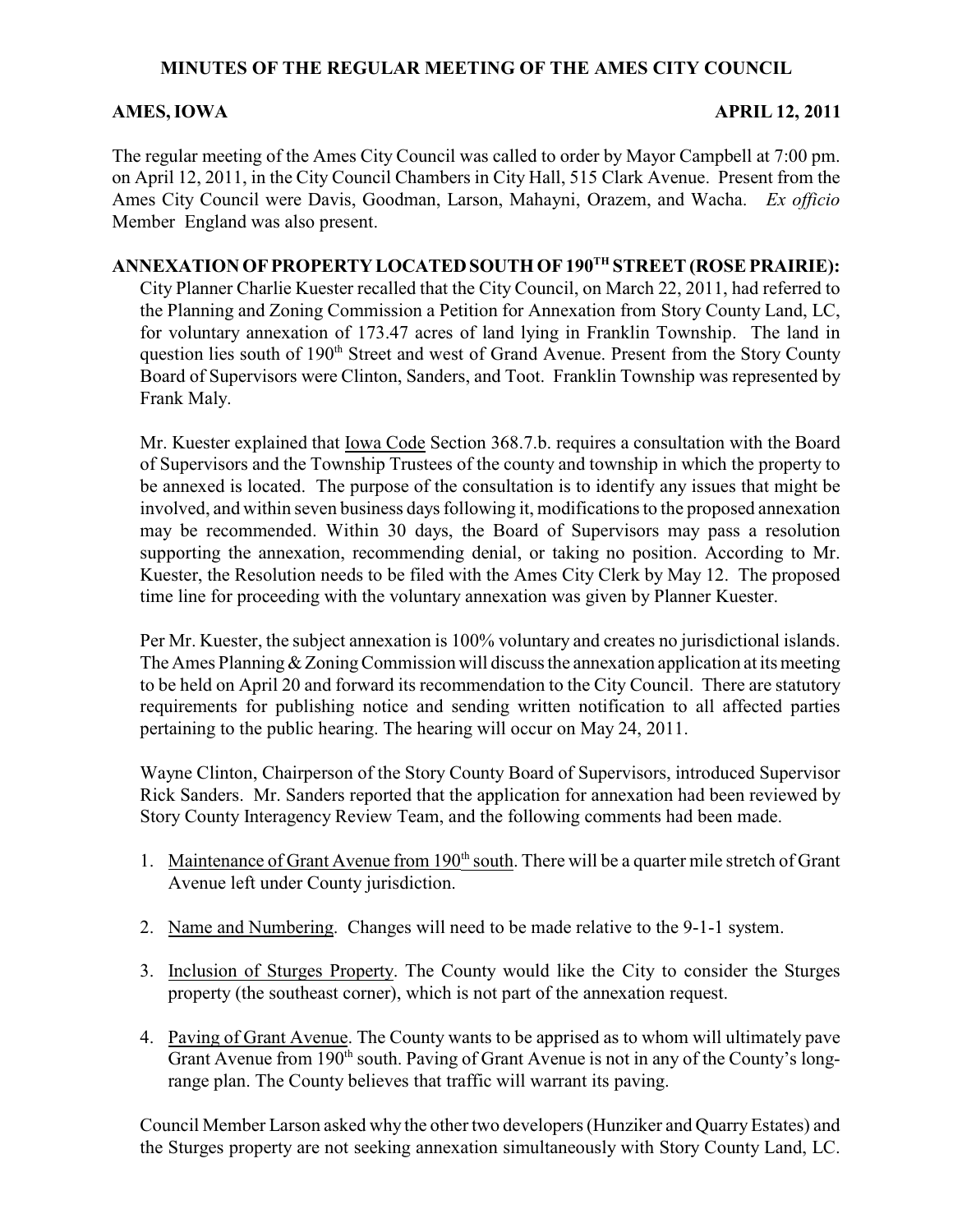He specifically asked if there were any factors that were holding them back. Planner Kuester indicated that the City is not aware of why the other two developers and/or the Sturges Family are not requesting to be included; the only application filed has been by Story County Land, LC.

Mr. Larson noted staff's comments that an annexation of this size "will affect the City's fire response goal of providing service to at least 85 percent of the City's territory within five minutes...this impact will be at least partially mitigated by Story County Land LC's having included a covenant on all lots that will require all residential buildings to include an approved fire sprinkler system..." Mr. Larson said that he hoped that the requirement to provide such a covenant was not creating an impediment for the other two developers. He noted that at some point in time, the City Council will need to discuss the City's fire response to the area in question. Council Member Goodman concurred with that concern, pointing out that there are homes already existing to the west of the proposed development that did not have the fire sprinkler requirement; there would be minimal benefit from only some of the homes having sprinkler systems. He felt the goal initially was to put off the need for another fire station.

At the inquiry of Council Member Goodman, Assistant City Manager Bob Kindred related that the City had entered into a Pre-Annexation Agreement with the Story County Land, LC, developers of the land in question, on July 20, 2010; said Agreement described certain financial responsibilities for the developer. The Agreement had anticipated that if the other two major landowners (Hunziker and Quarry Estates, LLC) had signed Pre-Annexation Agreements and sought annexation, all three would have shared the expenses for improvements to Grant Avenue, and along with the City, participate in the prorated costs to defer the burden on the seven nonconsenting landowners. At this time, only Story CountyLand, LC, is seeking annexation. Quarry Estates has signed a Pre-Annexation Agreement, however, the City Council declined to approve the Agreement since the third major land owner in this area (Hunziker) has not agreed to the same terms. According to Mr. Kindred, representatives of Hunziker Land Development have indicated that the fire sprinkler requirement is their main issue.

Council Member Goodman asked when the City will have discussions about fire sprinklering versus fire stations. Mr. Kindred said that the City Council can have that discussion at any time and open up the community-wide dialogue on fire protection. Mr. Goodman again stated that he didn't see the benefit of requiring one development to have fire sprinklers if the others were not or had not; that adds cost to one development that might not be added to others, but all would require the same fire protection commitment.

Moved by Goodman, seconded by Wacha, to direct staff to re-open discussions with Quarry Estates and Hunziker Land Development regarding voluntary annexation, exploring as to what degree the fire sprinkler requirement is causing an impediment for them; to request staff to prepare a report as to the value of the fire sprinkler requirement since previous developments in the area do not have that requirement; and, to review the City's current fire response time goal as the City expands.

Mr. Kindred noted that the City does not have the legal capacity to require fire sprinklering. The only reason it is included is because the developer agreed to do so to address the fire protection concern.

Vote on Motion: 6-0. Motion declared carried unanimously.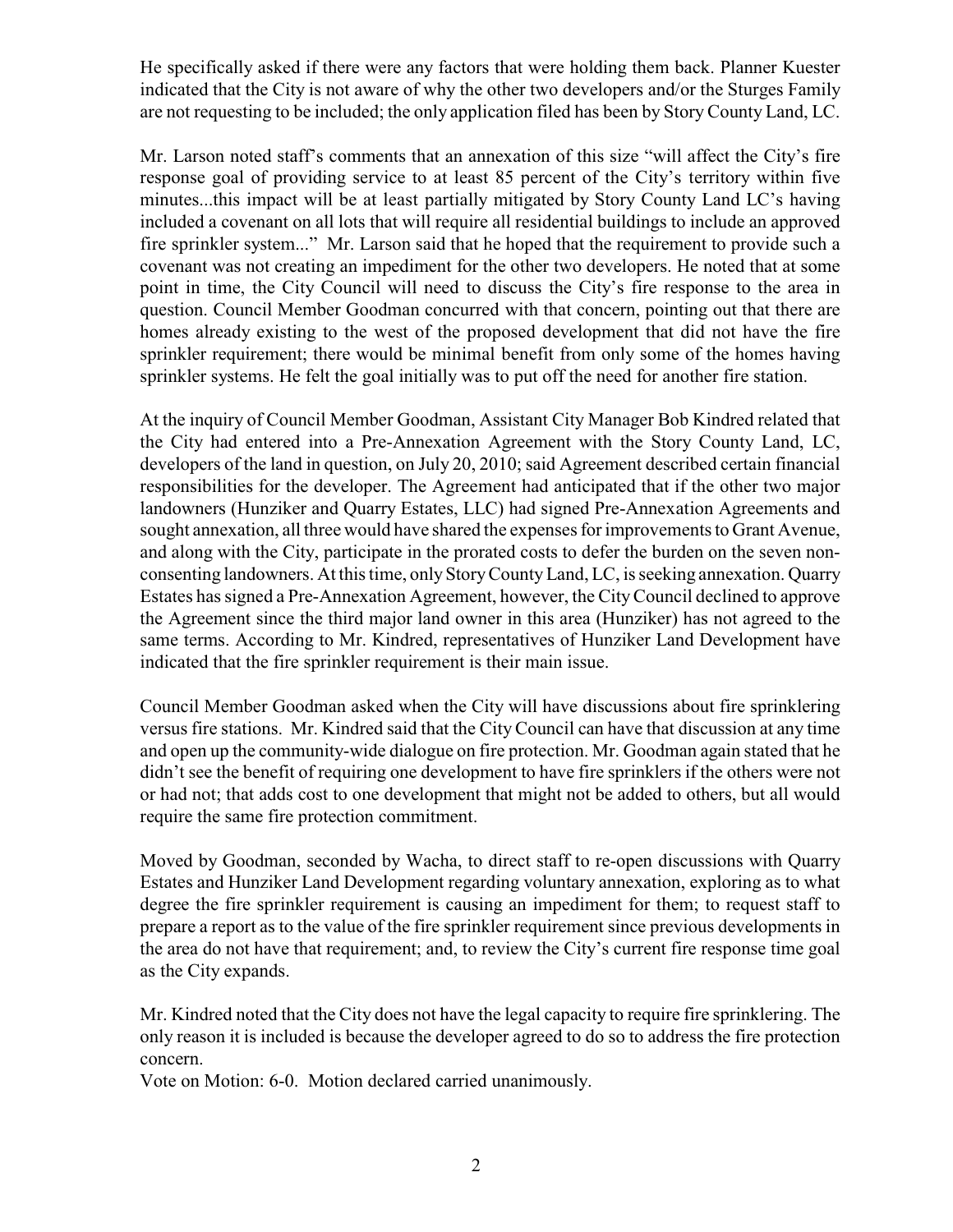The consultation ended at 7:25 p.m.

Mayor Campbell announced that the Council would be working from an amended agenda. Item No. 41 (first passage of an ordinance adopting the Rental Housing Code) had been pulled. In addition, Item No. 21 (contract for Specialized Wet/DryVacuum, Hydro Blast, and Related Cleaning Services for the Power Plant) has been pulled by City staff. It is anticipated that both items will be placed on the April 26, 2011, Agenda. Also, at the request of staff, Mayor Campbell also pulled Item No. 29 (Plat of Survey for 712 South  $16<sup>th</sup>$  Street) for separate discussion.

- **PROCLAMATION FOR ADMINISTRATIVE PROFESSIONALS WEEK:** Mayor Campbell proclaimed April 24 - 30, 2011, as Administrative Professionals Week. Accepting the Proclamation were members of the Ames Chapter of the Iowa Administrative Professionals Association Beth McPhail, President; Janet Lovell, Seminar Co-Chair; and Karen Thompson, Public Relations Chairperson.
- **PROCLAMATION FOR FAIR HOUSING MONTH:** April 2011 was proclaimed by Mayor Campbell as Fair Housing Month. Aaron Fultz, Chairman of the Ames Human Relations Commission; Gary Denner, representing the Ames rental property managers; and Chuck Winkleblack, representing the Central Iowa Board of Realtors, accepted the Proclamation.
- **CONSENT AGENDA:** Moved by Mahayni, seconded by Goodman, to approve the following items on the Consent Agenda:
- 1. Motion approving payment of claims
- 2. Motion approving Minutes of Special Meetings of March 15, 2011, and March 31, 2011, and Regular Meeting of March 22, 2011
- 3. Motion approving certification of civil service applicants
- 4. Motion approving Report of Contract Change Orders for March 16-31, 2011
- 5. Motion approving renewal of the following beer permits, wine permits, and liquor licenses:
	- a. Class C Liquor Dangerous Curves,  $1115^{th}$  Street
	- b. Class C Liquor WestCyde Wings, 3706 Lincoln Way
	- c. Class C Beer and B Native Wine Ames British Foods, 819 Lincoln Way, Suite D
	- d. Class C Liquor w/Outdoor Service Cyclone Experience Network, Hilton Coliseum
- 6. RESOLUTION NO. 11-138 approving appointment of member to Central Iowa Regional Housing Authority (CIRHA) Board of Commissioners
- 7. RESOLUTION NO. 11-139 approving Architectural and Engineering Services Agreement with Shive-Hattery for City Hall Space Re-Use Reconstruction Project
- 8. RESOLUTION NO. 11-140 approving reallocation of funds for ChildServe
- 9. RESOLUTION NO. 11-141 approving extension of high quality job creation program agreement between Iowa Department of Economic Development, NewLink Genetics Corporation, and City of Ames
- 10. Additional requests from MSCD for 4<sup>th</sup> of July Parade and Festival on Monday, July 4:
	- a. RESOLUTION NO. 11-142 approving usage of and waiver of fee for electricity and water in Tom Evans Plaza from 6:00 a.m. to approximately 3:00 p.m.
	- b. RESOLUTION NO. 11-143 approving closure of Parking Lot N from 6:00 a.m. to approximately 3:00 p.m
- 11. RESOLUTION NO. 11-144 approving closure of Chamberlain Lot Y from 1:00 p.m. to 10:00 p.m. on Friday, April 22, for Campustown Clean-Up
- 12. RESOLUTION NO. 11-145 approving parking prohibitions on a portion of Chamberlain Avenue during VEISHEA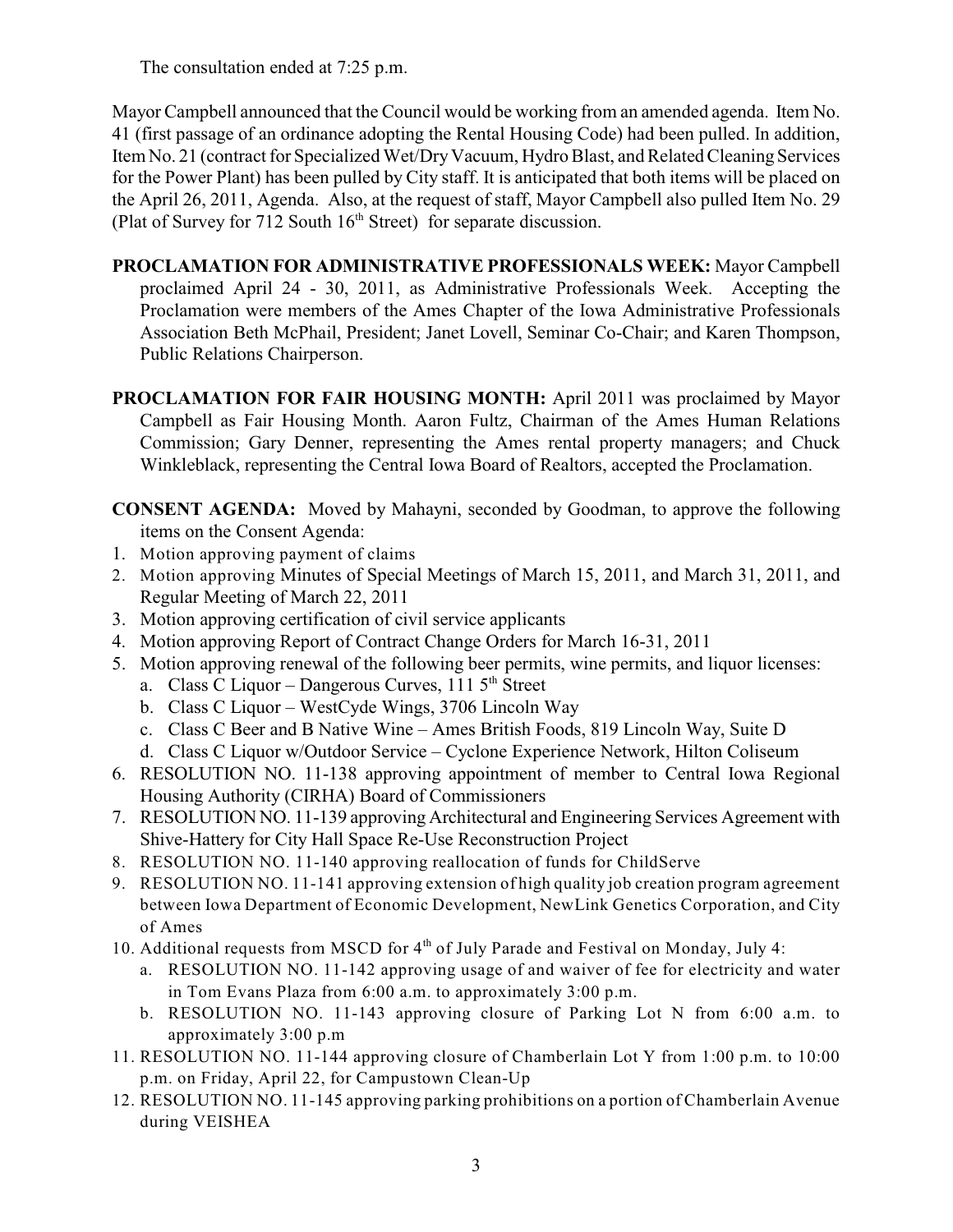- 13. RESOLUTION NO. 11-146 approving preliminary plans and specifications for 2010/11 Collector Street Pavement Improvements (Storm Street); setting May 4, 2011, as bid due date and May 10, 2011, as date of public hearing
- 14. RESOLUTION NO. 11-147 approving preliminary plans and specifications for Water and Pollution Control Facility Supervisory Control and Data Acquisition System, Phase II; setting May 12, 2011, as bid due date and May 24, 2011, as date of public hearing
- 15. RESOLUTION NO. 11-148 approving preliminary plans and specifications for 2010/11 CyRide Route Pavement Improvements (Ontario Street); setting May 4, 2011, as bid due date and May 10, 2011, as date of public hearing
- 16. RESOLUTION NO. 11-149 awarding contract to Titan Machinery of Ankeny, Iowa, for one Case 721F wheel loader at a cost of \$147,625 with buy-back guarantee of \$92,000 after two years
- 17. RESOLUTION NO. 11-150 approving renewal of contract with Allied Valve, Inc., of Bettendorf, Iowa, in the amount of \$55,000 for Valve Maintenance Services for Power Plant Boilers
- 18. RESOLUTION NO. 11-152 approving renewal of contract with W-S Industrial Services, Inc., of Council Bluffs, Iowa, in the amount of \$205,000 for Specialized Cleaning Services, including Grit Blasting, Hydro Blasting, Detonation Blasting, and Vac Truck Services for Power Plant
- 19. RESOLUTION NO. 11-153 approving renewal of contract with ChemTreat, Inc., of Glen Allen, Virginia, in the amount of \$206,000 for Power Plant Chemical Treatment Services and Supplies
- 20. RESOLUTION NO. 11-154 approving renewal of contract with Plibrico Company, LLC, of Omaha, Nebraska, in the amount of \$490,000 for Power Plant Boilers Repair and Maintenance
- 21. RESOLUTION NO. 11-155 approving renewal of contract with Asplundh Tree Expert Co. of Fairfax, Iowa, in the amount of \$285,000 for Electric Distribution Line Clearance Program for FY 2011/12
- 22. RESOLUTION NO. 11-156 accepting partial completion and release of retained funds for Iowa State University Vet Med Substation Power Transformers
- 23. RESOLUTION NO. 11-157 approving contract and bond for 2010/11 Arterial Street Pavement Improvements  $(6<sup>th</sup> Street from Northwestern Avenue to Grand Avenue)$
- 24. RESOLUTION NO. 11-158 approving Plat of Survey for 1800 East  $13<sup>th</sup>$  Street

Roll Call Vote: 6-0. Resolutions declared adopted unanimously, signed by the Mayor, and hereby made a portion of these minutes.

**PLAT OF SURVEY FOR 712 SOUTH 16<sup>TH</sup> STREET:** City Planner Jeff Benson stated that staff is now recommending approval without the condition that easements be provided. Mr. Benson advised that easements will be provided by the developer when more is known about the design of the development.

Moved by Goodman, seconded by Davis, to adopt RESOLUTION NO. 11-159 approving the Plat of Survey for 712 South  $16<sup>th</sup>$  Street.

Roll Call Vote: 6-0. Resolution declared adopted unanimously, signed by the Mayor, and hereby made a portion of these minutes.

**PUBLIC FORUM:** Angela Moore, Director of the Main Street Cultural District, said she was speaking in regards to the new Downtown Farmers' Market that will begin on June 25. According to Ms. Moore, an important part of the Farmers' Market is the relationship between the customers and the vendors. One of the reasons for the Market to occur is to bring products grown locally to the local customers. At the Market, there will be food tasting and sampling. In that same respect, they would like to allow local wineries to offer samples of their product. Ms. Moore indicated that it is difficult to sell wine made locally without allowing people to taste it first. She requested that the City Council direct staff to change the ordinance to allow wine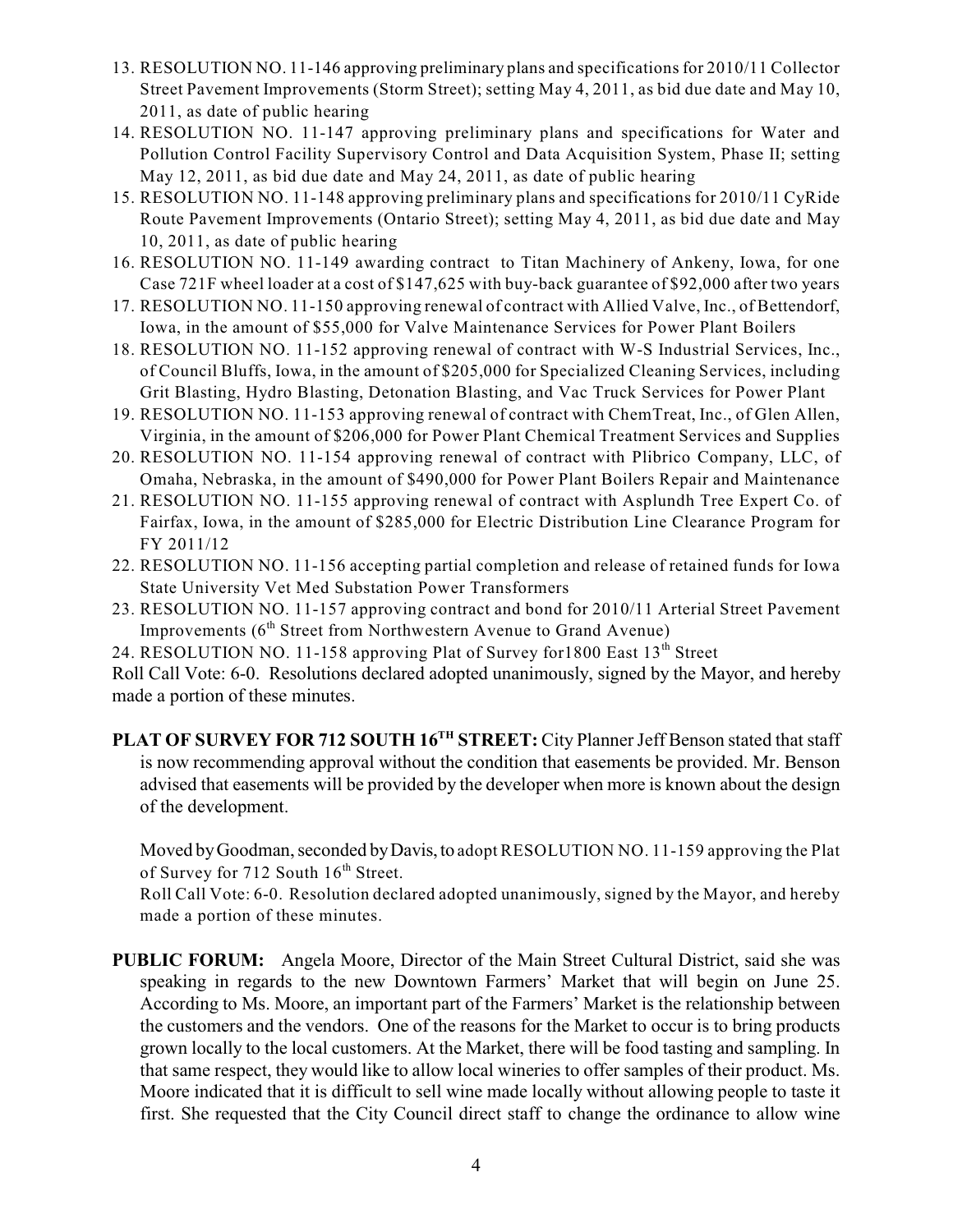tasting specifically at Ames Farmers' Markets, with the stipulation that all wine tasting events be done by a local wine/beer vendor who has a liquor license to see off-premises, the samples would be 1 ounce, the vendor would be responsible for identifying the age of the person receiving the sample, and the sample would have to be drunk in front of the vendor at their booth.

No one else came forward to speak, and the Mayor closed Public Forum.

**5-DAY SPECIAL CLASS C LIQUOR LICENSES FOR OLDE MAIN BREWING COMPANY:** Moved by Davis, seconded by Mahayni, to approve a 5-day Special Class C Liquor License (April 16 - 20) for Olde Main Brewing Company at ISU Alumni Center, 420 Beach Avenue.

Vote on Motion: 6-0. Motion declared carried unanimously.

Moved by Davis, seconded by Mahayni, to approve a 5-day Special Class C Liquor License (April 16 - 20) for Olde Main Brewing Company at Reiman Gardens, 1407 University Boulevard.

Vote on Motion: 6-0. Motion declared carried unanimously.

**LANDSCAPING IMPROVEMENTS TO MEDIAN ON CHESTNUT:** Public Works Director John Joiner advised that the City Council referred the request of an owner of a business on South Duff Avenue for approval of median landscaping work on Chestnut Street (located between Applebee's and Ames Community Bank). The work will be completely privately funded. According to Mr. Joiner, staff had reviewed the proposed planting plan since the plantings will be located within the public right-of-way maintained by the City and determined that the plan is appropriate for the location and will cause no increase in maintenance responsibilities.

Moved by Goodman, seconded by Wacha, to approve the proposed plan for landscaping work on the Chestnut Street median with completely private funding. Vote on Motion: 6-0. Motion declared carried unanimously.

**CAMPUSTOWN ACTION ASSOCIATION:** Assistant City Manager Kindred said that there had been some concerns expressed over whether the requested allocation of \$3,000 would be used to hire a person or if it is actually to assist in accomplishing the goals of the CAA. Mr. Kindred advised that if the CityCouncil members approve the funding, they should direct staff to prepare an agreement identifying the activities that are to be accomplished in return for the City funds. According to Mr. Kindred, the Campustown Action Association does not exist as an incorporated group. He said it was his understanding that the CAA has arranged with the Chamber of Commerce, of which it is an affiliate, to be a co-signer of any such agreement. According to Mr. Kindred, there are remaining funds in Council Contingency if the Council decides to provide the requested funding.

John Haila, President of the Campustown Action Association (CAA), briefed the Council on the status of the Campustown Action Association. On behalf of the Campustown Action Association, Mr. Haila requested \$3,000 to fund the summer internship. He feels that the intern position will help CAA work towards achieving the City Council's goal to rejuvenate Campustown.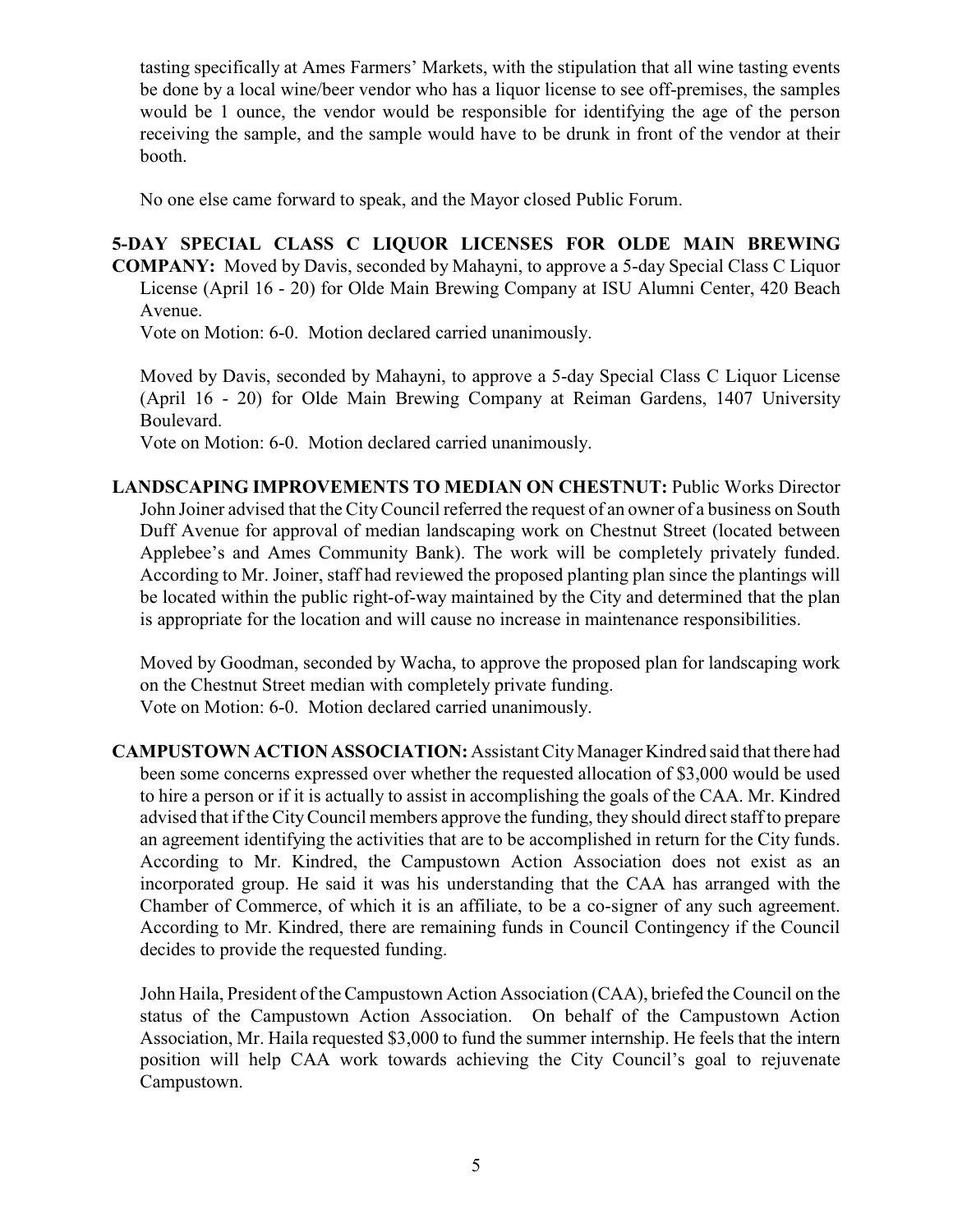Ann Taylor, 217 Welch Avenue, Ames, highlighted Campustown's Summer Fest, which is being planned for June 11, 2011. A second event to welcome the students back in the fall is also being planned.

Moved by Mahayni, seconded by Larson, to adopt RESOLUTION NO. 11-160 directing staff to prepare an agreement with the Chamber of Commerce outlining the scope of work on CAA programs that will be expected in exchange for the \$3,000.

Council Member Goodman indicated that he would be abstaining due to a conflict of interest.

Roll Call Vote: 5-0-1. Voting aye: Davis, Larson, Mahayni, Orazem, Wacha. Voting nay: None. Abstaining: Goodman. Resolution declared adopted.

**ONE COMMUNITY EVENT:** City Manager Intern Brian Phillips reported that the City has joined with the Government of the Student Body (GSB) to co-sponsor an annual "One Community Event," to be held at Fire Station #2 on April 29 from 5 - 7 PM. There will be a small resource fair to be held on Chamberlain Street when information will be distributed and activities will be held by community organizations, City departments, and campus clubs.

Moved by Mahayni, seconded by Wacha, to adopt RESOLUTION NO. 11-161 approving the closure of Chamberlain Street, from Stanton Avenue to Welch Avenue, and Lot Y on April 29 from 5 - 8 PM.

Council Member Goodman requested that John Haila, CAA President, be notified when events are being planned for the Campustown area.

Roll Call Vote: 6-0. Resolution declared adopted unanimously, signed by the Mayor, and hereby made a portion of these minutes.

Moved by Mahayni, seconded by Wacha, to adopt RESOLUTION NO. 11-162 suspending parking at 31 meters in Lot Y and on Chamberlain and waiving parking meter fees and electrical outlet access fees.

Roll Call Vote: 6-0. Resolution declared adopted unanimously, signed by the Mayor, and hereby made a portion of these minutes.

**BLOOMINGTON HEIGHTS TOWNHOMES REQUEST:** Public Works Director John Joiner reported on the request of the Bloomington Heights West Townhomes property owners that the City assume jurisdiction for the streets within the townhome area. The CityCouncil had referred that request to staff and asked for a report on the impacts of the City assuming maintenance of the private streets. Mr. Joiner advised that the basic concept of the development is that the homeowners collectively own the property surrounding the homes, including the streets. The streets were privately constructed and are to be privately maintained. Mr. Joiner summarized the issues regarding the City of Ames accepting ownership and maintenance of the streets.

According to Mr. Joiner, infrastructure within Planned Residential Developments (PRDs), such as the one in question, were originally constructed to standards lower than the City's subdivision standards in order to have more flexibility in design and to make the development more affordable. Since the infrastructure might not be as durable, the PRD owners' association, rather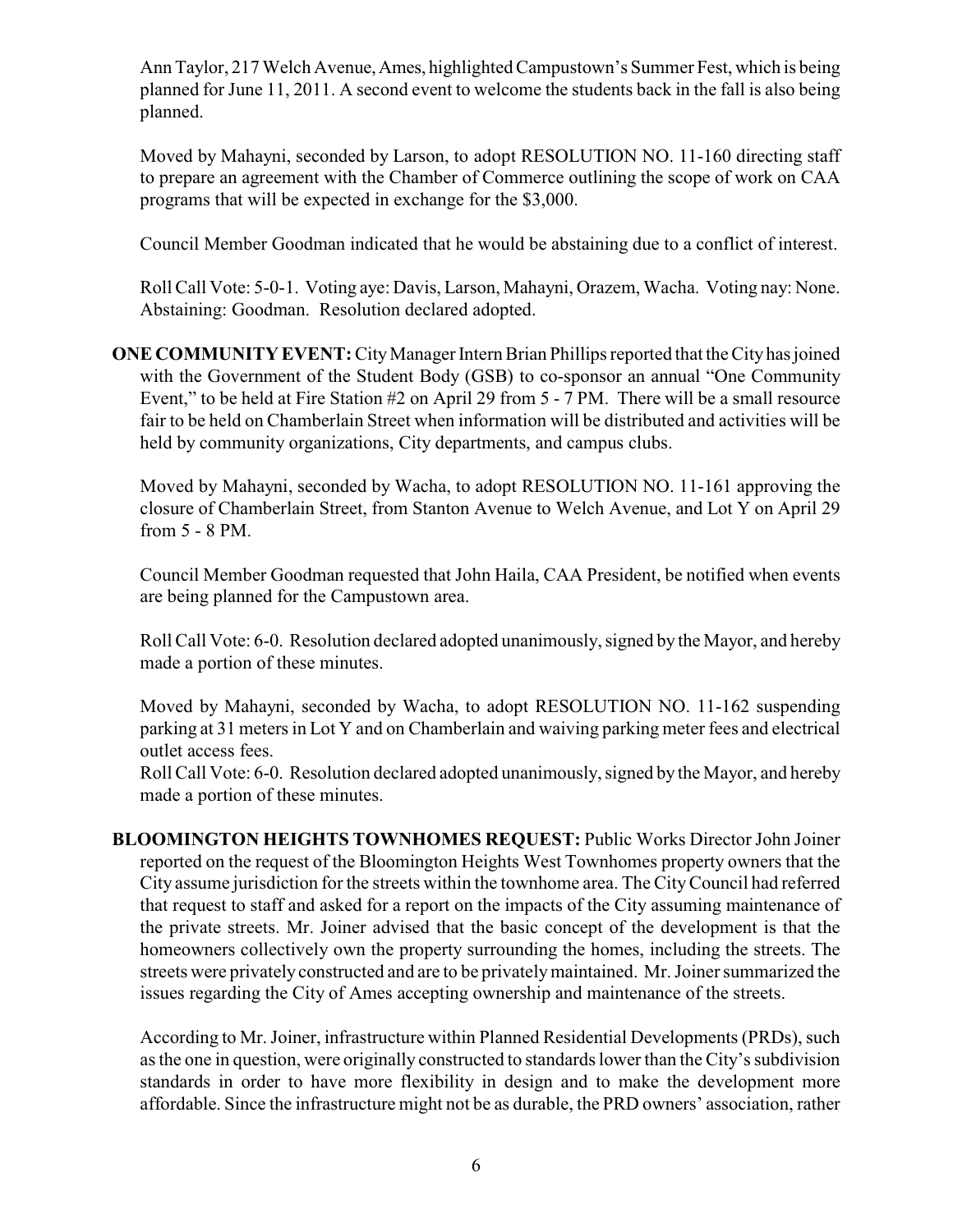than City taxpayers at large, assumes responsibility of maintenance and replacement. It was also noted that previous requests for the City to assume responsibility for private areas in other townhome neighborhoods have been rejected by the City Council.

Mike Clayton, 2310 Westwind, Ames, advised that Regency Homes had developed the area; however, has since gone out of business. Two-thirds of the development has been constructed; there are 20 lots remaining.

Council Member Mahayni noted that a forensic engineering study had not been done; however, if it is found that the existing infrastructure is in poor condition, it could cost a great deal of money to bring it up to the City's design standards.

Council Member Wacha said this situation has made him question the City's precedent of allowing such developments. He is very sympathetic to the plight of the existing homeowners; however, felt that it would be unfair to the rest of the Ames taxpayers for the City to assume the costs of the inadequate infrastructure.

Council Member Orazem stated his preference that a detailed forensic engineering report on the street pavement be performed. Council Member Mahayni pointed out if the property owners want such a report, he would only support having it done if the affected property owners agreed to pay for it.

Council Member Larson said that when persons enter into such planned-unit type developments, it is somewhat of a "buyer-beware" type of arrangement. He said the only remedy would be for the property owners to have good legal representation. Council Member Davis concurred, stating that he sympathizes with the residents of that area; however, the City cannot be expected to fix the problems.

Council Member Goodman pointed out that if the affected property owners are interested in making the investment to bring the infrastructure up to City standards, they could make a subsequent request to the City for maintenance after that is done.

Moved by Davis, seconded by Mahayni, to direct staff not to pursue accepting jurisdiction for the private streets in the Bloomington Heights West Townhomes development. Vote on Motion: 6-0. Motion declared carried unanimously.

Council Member Orazem asked if the City had the expertise to do the forensic evaluation. Public Works Director Joiner stated that a testing lab would have to be hired to do that work.

**FIRST UNITED METHODIST CHURCH LAND REQUEST:** Traffic Engineer Damion Pregitzer gave a brief summary of the history behind the request of the First United Methodist Church (FUMC) at 516 Kellogg Avenue regarding a proposed expansion to the Church's main building. He stated that since October 2010, City staff has had multiple discussions with the FUMC representatives on basically site plan issues.

Mr. Pregitzer reported that the existing condition includes four parcels between 5th Street, 6th Street, Kellogg Avenue, and the public alley. The existing parking situation accommodates 39 public parking spaces within the two City lots. The proposed layout of the church expansion lot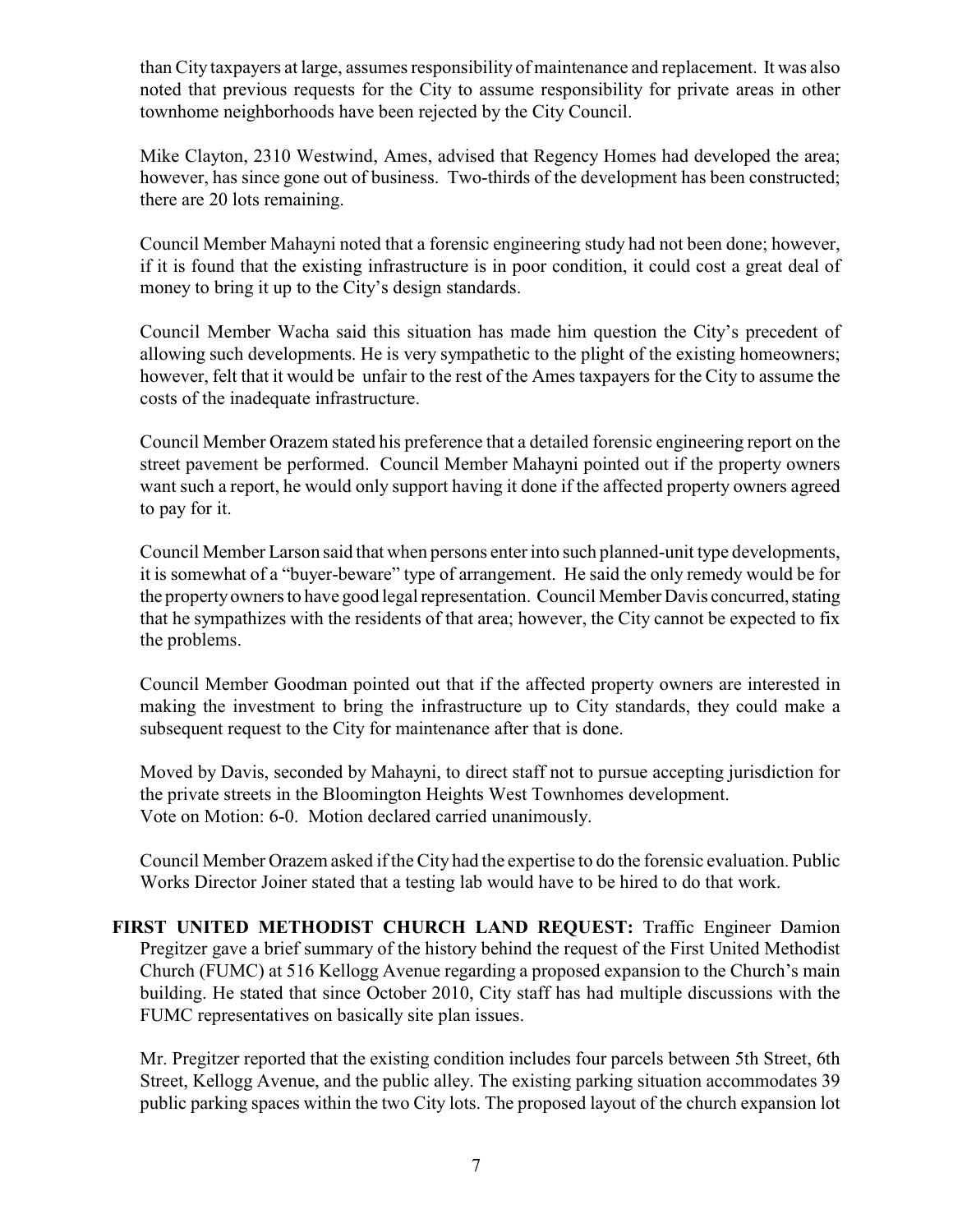will reduce the number of public parking spaces in Lot S to 34 spaces. That number will be further reduced to 28 when a drive-through garage for the Library's Bookmobile is built within the alley area However, the Church's most recent preliminary site layout has shifted the addition west to create a setback similar to the original church building. The layout now includes eight parking spaces adjacent to the south side of the Church (including one handicapped space) and six spaces adjacent to the alley. In addition, according to Mr. Pregitzer, Public Works has completed the design and bidding for improvements to Kellogg Avenue between Main Street and the Street. City staff has been working with the Post Office in an attempt to improve the parking in that area. As a result, new angled parking at the Post Office will be installed. This will increase the on-street capacity from six spaces to nine spaces on the west side of the street and will include a dedicated handicapped parking stall. This construction will be completed during summer 2011. Also, if the FUMC's request is approved and Lot R is closed, two new on-street parking spaces will be created on the east side of Kellogg across from the Post Office. Mayor Campbell noted that the result would be a net loss of only one parking space.

Dale VanderSchaaf, 2602 Tyler Avenue, Ames, Chairman of the FUMC Project Steering Committee, showed a video outlining the proposed planned Church expansion and the reasons why it is needed. Expansion at the current site is important to allow the Church to continue serving at a location that best benefits those who are being served. Examples given were the *Food at First* program, which serves 1,400 meals/month at no charge to members of the community; the \$2,000 worth of food given away each month; and the free medical clinic, which is conducted every Thursday and serves approximately 80 people/week. Other communityservice organizations also use the Church on a regular basis for their meetings.

Council Member Orazem asked if there had been any interest in making Kellogg Avenue a oneway street so as to provide even more parking. Mr. Pregitzer said that had not been discussed.

Council Member Goodman asked for clarification as to whether the arrangement had been worked out for the interim period to allow the Bookmobile access. Mr. Pregitzer said that when the Development Agreement is brought to the Council for approval, the details will include how the parking stalls along the alley will be addressed while the Church expansion is occurring and until the Library expansion with new Bookmobile garage is complete. There will be temporary regulations in the meantime.

At the request of Council Member Goodman, Mr. Pregitzer clarified the proposed parking configuration. Under the currently proposed plan, the Church would not provide any shared parking on its property.

Council Member Larson said that he thought it was a fantastic project. He stated that his only concern has to do with the parking, and he preferred the staff continue to work with the Church to yield no lost parking spaces. Mr. Larson noted that when a study was done on a possible parking ramp for the Downtown, each space was thought to cost approximately \$15,000. The Mayor reiterated that under the current plan, only one parking space would be lost.

Council Member Wacha expressed the importance of providing adequate room for Bookmobile turnaround. He wants to ensure that there is an agreement that there will be enough room for the garage when the Library expansion occurs.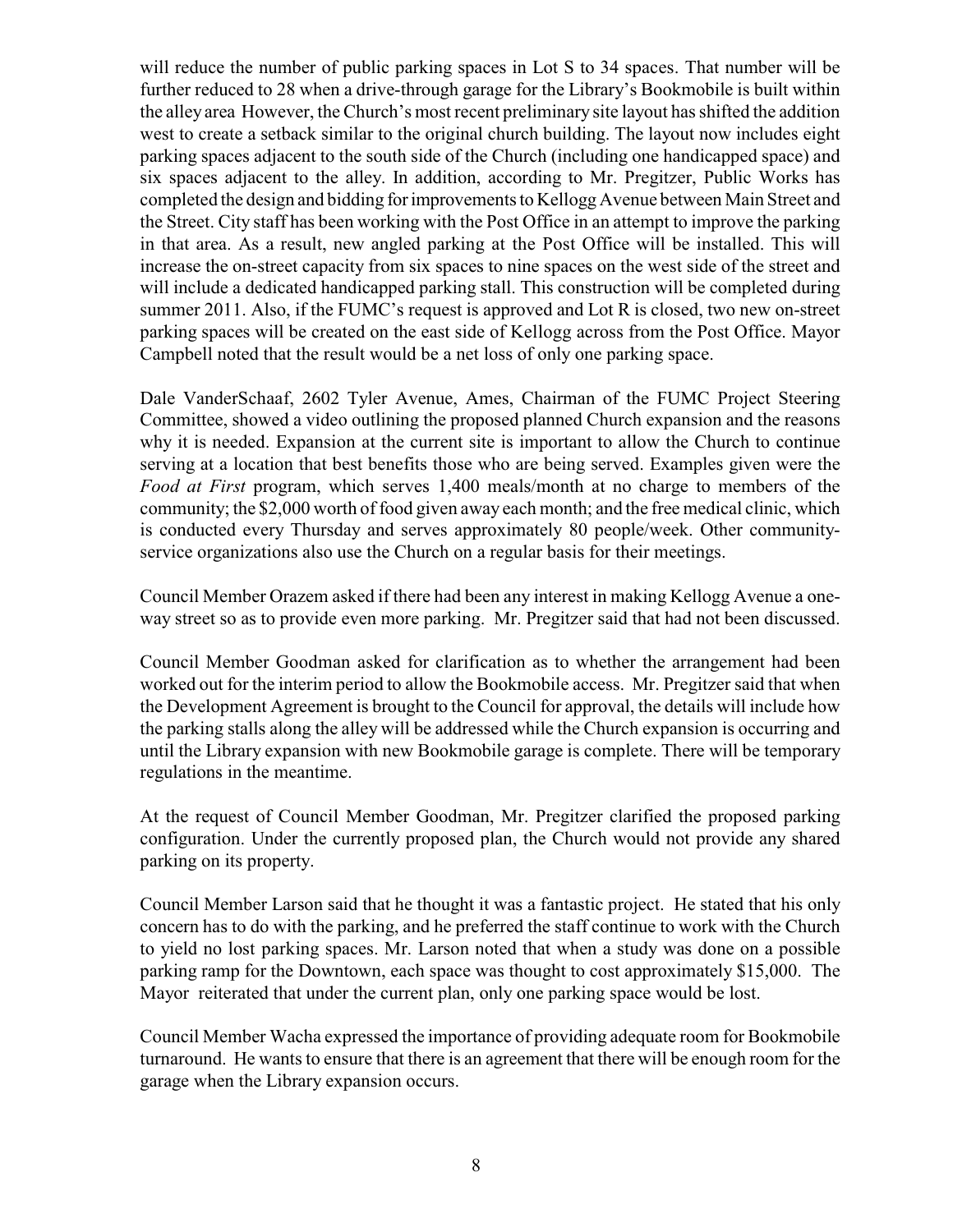Moved by Goodman, seconded by Davis, to direct staff to negotiate an agreement with the First United Methodist Church related to its expansion.

Roll Call Vote: 6-0. Motion declared carried unanimously.

**120 FIFTH STREET:** The City Council referred a letter from Chuck Winkleblack, who represents the owner of the property at 120 Fifth Street. The owner is seeking to determine if the City would

have any interest in acquiring the property for use as public parking. Apparently, the owner is asking \$96,000 for the property.

Traffic Engineer Damion Pregitzer advised that the lot in question is located behind the Pantorium. The condition of the lot from the visual inspection looks to be in good shape. There are virtually no surface cracking, potholes, etc. It appears there are approximately 16 stalls (18 in total if some bollards are removed). If acquired by the City, the Traffic Engineer suggests that the lot be set up for reserved stalls considering Fifth Street has a surplus of on-street parking meters. At the current rate of \$35/month for reserved stalls, the lot should earn \$6,000 dollars/ year (assuming 80% of stalls are reserved). At this rate, the payback for the acquisition would be 16 years, without taking in account the operations and maintenance costs.

Mr. Pregitzer pointed out that acquisition of this lot will not result in any increase in parking spaces in the Downtown District since they are currently available for this use, and the payback will be quite long. He also said that the Parking Fund does not appear to be in a condition to sustain this type of unplanned capital expenditure, and the Library Board of Directors is seeking to purchase the property to the east of their facility to expand parking opportunities. According to Mr. Pregitzer, staff is not recommending that the City Council consider the purchase of the lot at 120 Fifth Street at this time.

Moved by Mahayni, seconded by Orazem, to decline the offer for the City to purchase the lot at 120 Fifth Street.

Vote on Motion: 6-0. Motion declared carried unanimously.

**ABANDONED SHOPPING CARTS:** City Manager Intern Phillips recalled that, on November 23, 2011, Council had directed staff to provide feedback on what could be done to reduce the abandonment of shopping carts on the property adjacent to the CyRide stop at South Fifth Street and South Duff Avenue. Mr. Phillips said that he had investigated areas around Ames and photographed locations where cart abandonment was prominent. After doing so, it became evident that this problem was not limited to the South Fifth Street and South Duff Avenue area; abandoned carts were noted in the areas surrounding the West and East Ames HyVee grocery stores. In addition, staff had learned that until the closure of the Cub Food store on North Grand Avenue, cart abandonment was an issue in that neighborhood as well.

According to Mr. Phillips, there are approximately 20-25 businesses in Ames that use shopping carts. Standard shopping carts can cost between \$90 and \$200 to replace. Abandoned carts in Ames are overwhelmingly from grocery stores. Carts tend to be abandoned on commercial property, on City property, or in residential common spaces such as apartment complexes. Cart abandonment was not observed on the lots of single-family homes during the survey of the issue in Ames. When carts are abandoned on City property, such as in Franklin Park or O'Neil Park, City staff time is used to remove them.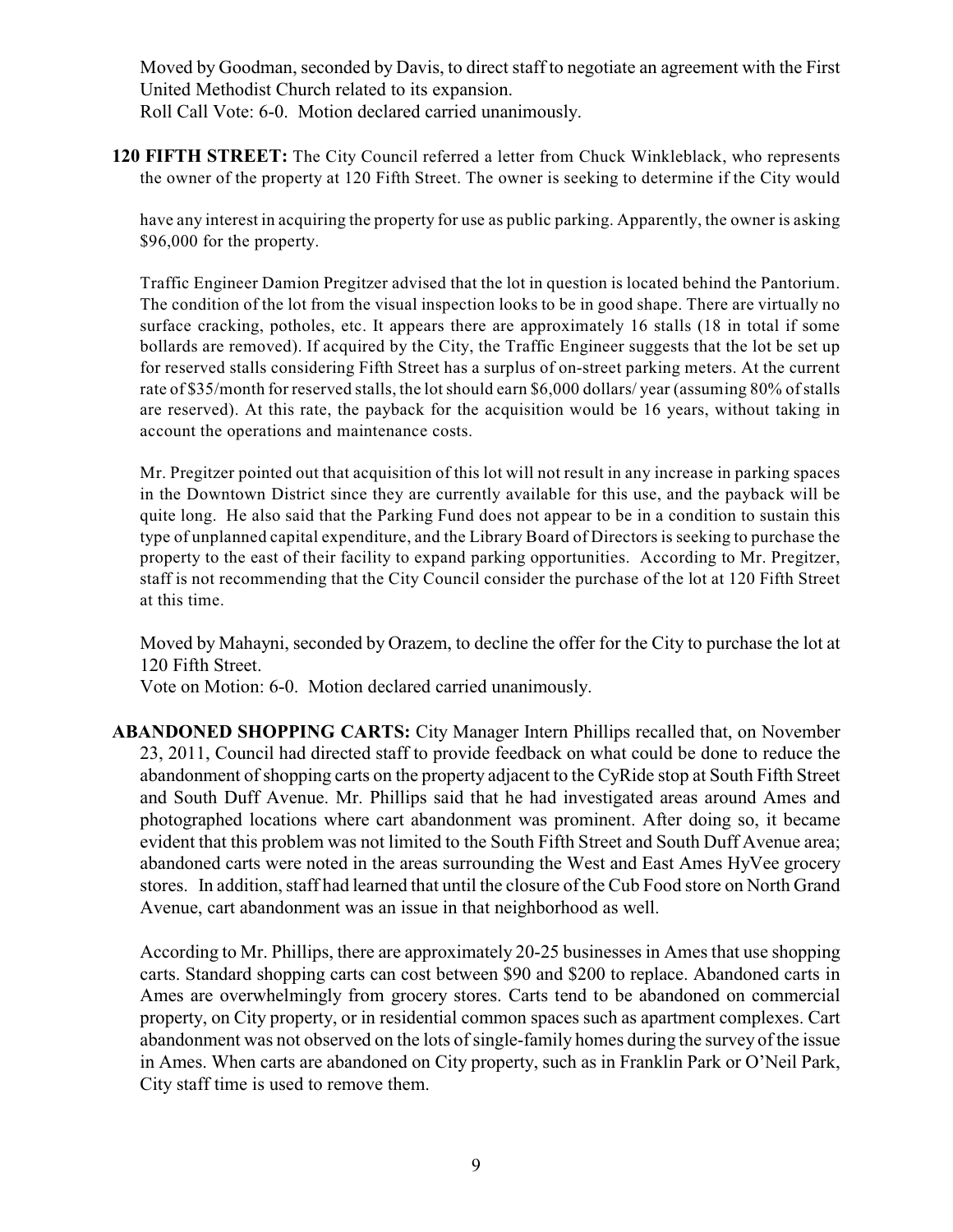Mr. Phillips advised that, due to its location as a bus stop, the Ames Transit Board had discussed the issue of carts at South Fifth Street and South Duff Avenue. A change in the CyRide routes to add a stop closer to Walmart and Target would necessitate the addition of one bus to the fleet to maintain coordination with existing bus schedules. This would cost an additional \$352,900 per year. Because of the substantial cost, CyRide has no plans to change the existing route, although a permanent bus shelter will be installed at the South Fifth and South Duff stop this summer.

According to Mr. Phillips, staff met with Hy-Vee (Lincoln Center) and Walmart (South Duff Avenue) management to get their feedback. Hy-Vee sends a van to collect carts when they are notified that carts have left the premises. Customers are not frequently witnessed taking carts from the premises, and only store managers will confront customers in these instances. Hy-Vee stated that the cost of sending staff to retrieve the carts is minimal compared to the cost of the carts. Walmart has trained all store associates to approach customers who leave the premises with carts. Walmart now sends a van to the nearby bus stops and apartments at least three times per day to pick up carts. Before the closure of the Sprint store across Duff Avenue, Sprint employees would regularly notify Walmart and/or HyVee of abandoned carts at the bus stop.

Mr. Phillips briefed the Council on some strategies that are effective in reducing abandonment of shopping carts. He presented the alternatives available to the City of Ames. Mr. Phillips shared that he had found no evidence of ordinances within the State of Iowa that require store owners to retrieve their carts within a certain time frame after receiving notice that a cart has left their property.

Council Member Wacha said an obvious first step to him would be placement of signage, both at the stores and at places where the carts are being abandoned. Council Member Davis stated that it would be the store's decision; the City could not mandate a sign be placed on private property.

Council Member Mahayni noted that the resolution appeared to be a periodic reminder. Mr. Phillips agreed and said that whether penalties or fines would be effective remains questionable. Council Member Goodman stated that he liked the method used by Aldi Grocery Store - to charge a deposit on the cart. Mr. Mahayni said that it was up to the business. Council Member Wacha pointed out that there is an expectation for businesses to keep their shopping carts off of public property. The logical way to approach this problem is to deal with the person who is taking the cart off site. Council Member Larson said he would like to start with something simple. He suggested that the City start by encouraging businesses to monitor the cart abandonment.

**GENERAL OBLIGATION REFUNDING BONDS:** Tionna Pooler, Public Financial Management, noted that the City had received a AAA rating again on this refunding bond issue. She indicated that that is a rare distinction among most cities in Iowa. Present value interest costs saved by refunding the bonds at this time equated to over \$460,000, which is a little over 7% of the value of the bonds that were refunded. Ms. Pooler advised that six bids were received that came from 22 different firms that had an interest in buying them. The interest rate (1.99%) received was excellent.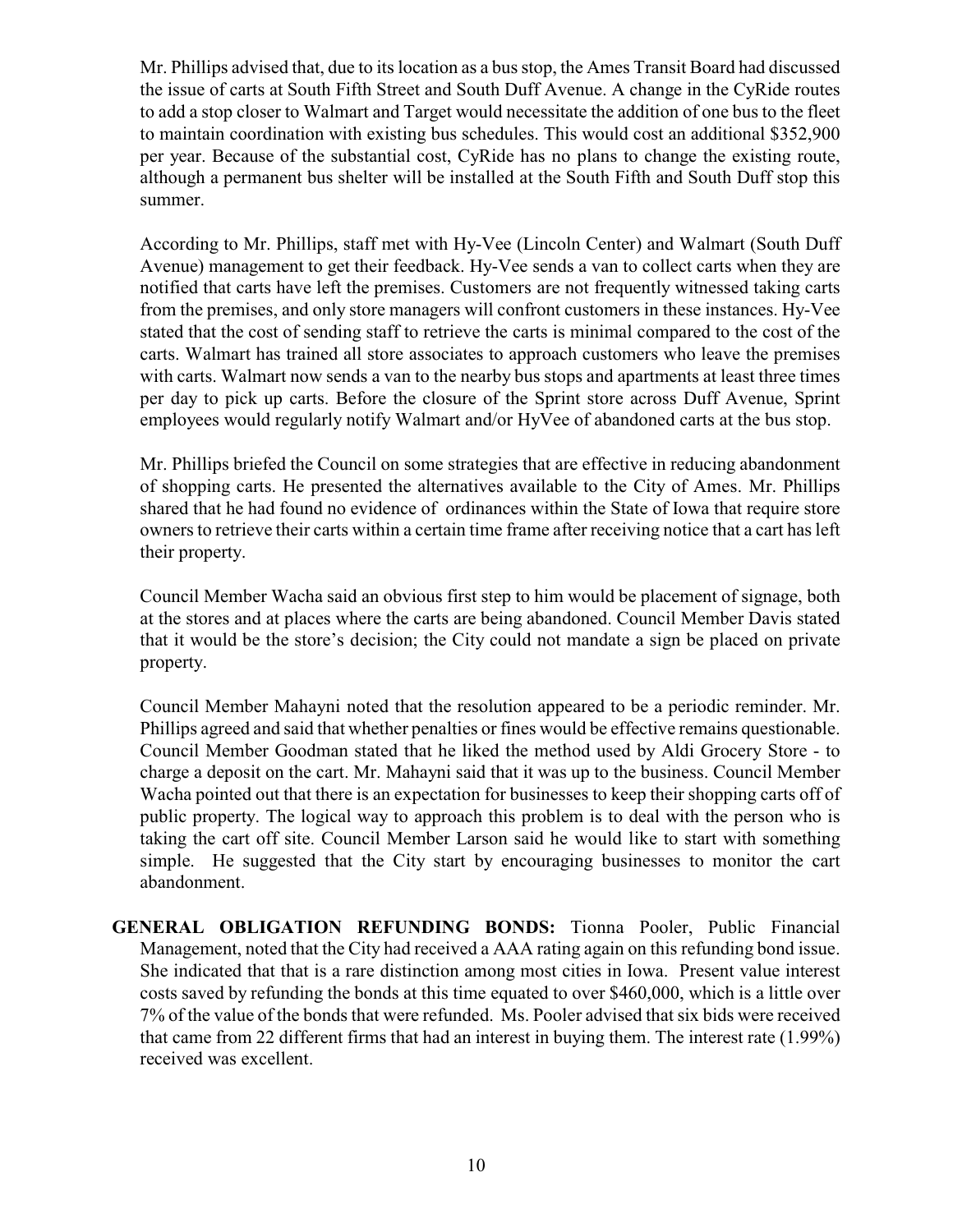Moved by Davis, seconded by Larson, to adopt RESOLUTION NO. 11-163 accepting bids and authorizing the sale and issuance of Essential Corporate Purpose General Obligation Refunding Bonds to Hutchinson, Shockey, Erley & Co., of Chicago, Illinois, in an amount not to exceed \$6,105,000.

Roll Call Vote: 6-0. Resolution declared adopted unanimously, signed by the Mayor, and hereby made a portion of these minutes.

**RENTAL HOUSING INSPECTOR POSITION:** Assistant City Manager Kindred advised that, as a part of the approved FY 2011-12 budget, an additional full-time rental housing inspector position was approved by the Council; that position was authorized to be filled effective July 1, 2011. Since the budget was approved, the Inspection Division has received an unanticipated resignation from the Rental Housing Inspections Supervisor, and a promotional recruitment to fill this position should be completed by June 1, 2011. According to Mr. Kindred, filling the new Rental Housing Inspector early will allow both the new employee and the new supervisor to be involved in implementation of and training in the updated code, as well as in learning the new record keeping program. These steps will lead to an improved level of service to all rental housing customers. Mr. Kindred shared that some of the Council members have concerns about filling a new staff position before the new Rental Housing Code is adopted. He said that the recruitment needs to begin now, no matter when it is filled, to be able for the Inspections Division to be as efficient as possible in maintaining the service level.

Council Member Larson noted that, during budget hearings, other ways to lower the cost of the fee increase that would have to be placed on landlords related to adding a staff person in Inspections were discussed. He noted that there had been feedback about what other cities are doing, and he would like to have further discussions on those possibilities before an early start date for a new inspector is approved. A decision on the frequency of inspection may impact the need for additional staff. Mayor Campbell said that it was her understanding that the City is way behind in its rental inspections. Mr. Kindred acknowledged that that was true. Council Member Mahayni recalled that the issue was the amount of backlog, and that was why the additional inspector was approved. Mr. Kindred indicated that it takes several months after the recruitment process has begun for the staff person to be hired.

Council Member Davisindicated that hewould only support a start date that was concurrent with the effective date of the new Rental Housing Code; that was his understanding from the previous budget discussions. Council Member Mahayni again noted that the City is already way behind on its rental inspections. Council Member Davis said that he is not opposed to the City starting the recruitment process, but is opposed to the position starting on June 1, 2011. Council Member Wacha pointed out that if the City is supposed to be inspecting rental properties, it should not have a huge backlog of properties needing to be inspected. Council Member Davis agreed, but he recalled that the Council agreed to commence the position on July 1, 2011. He does not have a problem with the recruitment starting sooner, but the person should not start before July 1, 2011, because that was the date committed to. Council Member Mahayni said a connection should not be made between this position and the new Code; those are two different issues, and reasons have now emerged that necessitate the hiring of an inspector on June 1 and not waiting until July 1.

Moved by Goodman, seconded by Mahayni, to adopt RESOLUTION NO. 11-164 authorizing starting the new full-time Rental Housing Inspector position on June 1, 2011.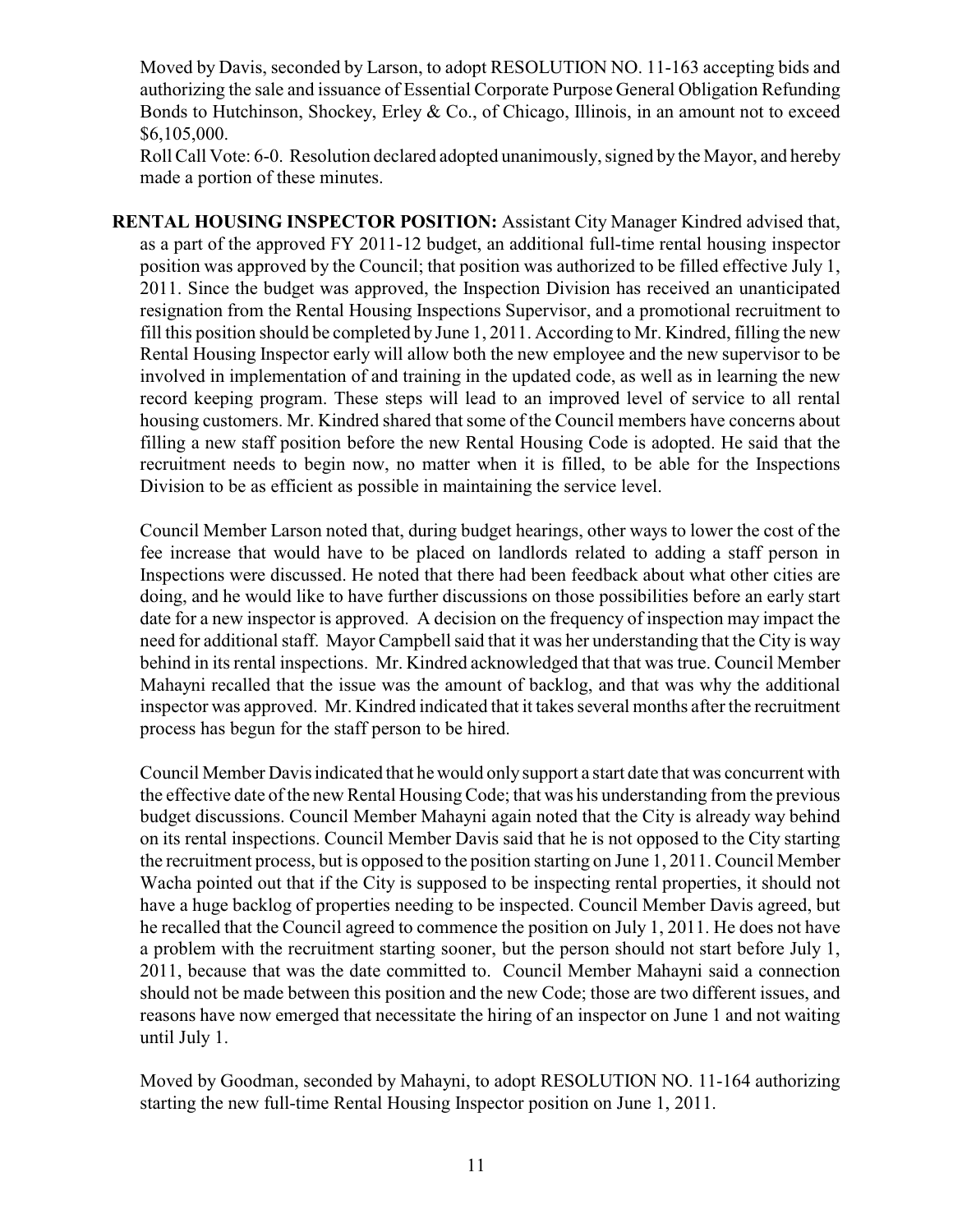Mayor Campbell asked for public input. Chuck Winkleblack, 105 S. 16<sup>th</sup> Street, Ames, said the majority of the Ames Rental Association Board did not come to the meeting since the Rental Housing Code had been pulled from the Agenda. He explained that the rental property owners are proposing a "tiered inspection schedule" (that a longer time period between inspections for those units that have had no or few violations). If that occurs, there might not be a need for an additional rental inspector. He also noted that the cost of the inspectors is borne solely by the rental housing owners. Mr. Winkleblack pointed out that the rental property owners pay a substantial amount of property taxes.

At the inquiry of Council Member Davis, Mr. Kindred advised that the cost to bring a staff person on early by one month would cost between \$4,000 and \$5,000. He stated that the General Fund would not be subsidizing the extra month. Mr. Kindred again pointed out that rental inspections are already way behind, in addition to the number of new units that continue to be added. Even if the tiered system is approved, it would be staff's recommendation that the position in question be filled.

Roll Call Vote: 6-0. Resolution declared adopted unanimously, signed by the Mayor, and hereby made a portion of these minutes.

Moved by Larson, seconded by Goodman, to direct staff to give a report and recommendation to Council on the idea of extending the inspection times for rental housing.

Discussion on what time line was expected for the report. Council Member Goodman conveyed that he did not feel it was urgent. Council Member Larson said he preferred that it be done "sooner than later." He thought that much of the research had been done as the Council was told at budget time that there were cities who had tiered inspection schedules. It is Mr. Larson's desire that City staff work with rental housing owners on the schedule. Mr. Goodman said he did not want it to interfere with the passage of the revisions to the Rental Housing Code, which are planned to be on the Council's April 26 Agenda. Council Members Mahayni and Wacha felt that it had already been discussed.

Vote on Motion: 4-2. Voting aye: Davis, Goodman, Larson, Orazem. Voting nay: Mahayni, Wacha. Motion declared carried.

**KELLOGG AVENUE CORRIDOR:** City Planner Jeff Benson recalled that, on March 1, 2011, the City Council had considered a proposal for rezoning all properties in the100 and 200 blocks of Kellogg Avenue from Highway-Oriented Commercial (HOC) to Downtown Services Center (DSC). After a public hearing, the City Council directed staff to report on the background of the requirement in the DSC zoning district that all buildings be at least two stories in height and to reduce the area for the proposed rezoning by removing the property addressed as 203 Kellogg. Mr. Benson said that all of the background information was provided in the Council Action Form.

Council Member Davis stated his position that the Council should have discussed building heights first (before the rezoning and extending Downtown Facade Improvement Program).

Council Member Mahayni left the meeting at 9:00 p.m.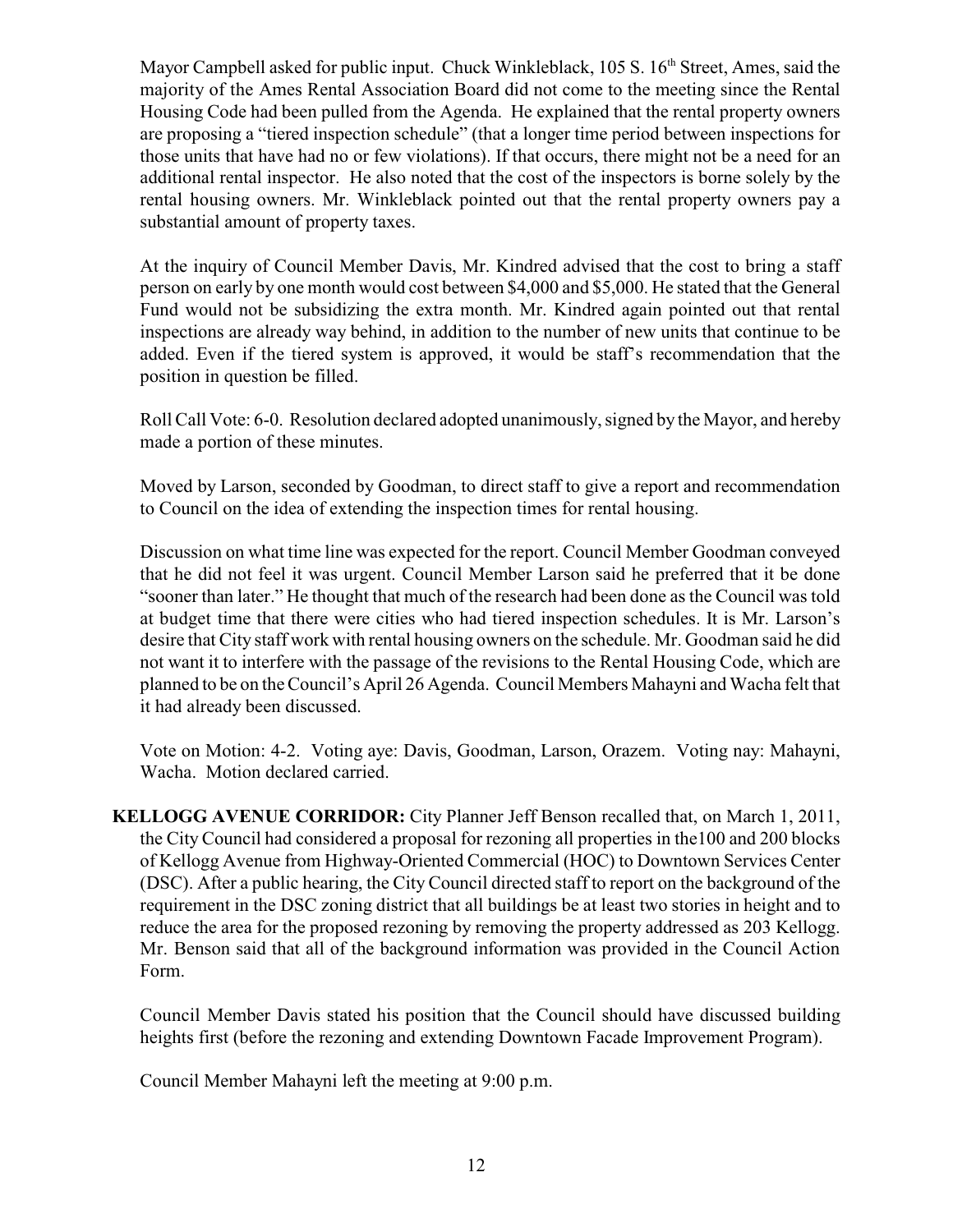Moved by Wacha, seconded by Goodman, to pass on first reading an ordinance rezoning property within 100-200 Block of Kellogg Avenue Corridor from Highway-Oriented Commercial (HOC) to Downtown Service Center (DSC). Roll Call Vote: 5-0. Motion declared carried unanimously.

Moved by Goodman, seconded by Wacha, to adopt RESOLUTION NO. 11-165 setting a public hearing for June 14, 2011, for amendment to the Downtown Urban Revitalization Area.

Council Member Mahayni returned to the meeting at 9:06 p.m.

Roll Call Vote: 6-0. Resolution declared adopted unanimously, signed by the Mayor, and hereby made a portion of these minutes.

Moved by Goodman, seconded by Wacha, to direct staff to amend the area for the Downtown Façade Improvement Program to include the 100 and 200 blocks of Kellogg Avenue. Vote on Motion: 6-0. Motion declared carried unanimously.

**BUILDING HEIGHTS IN THE DOWNTOWN SERVICE CENTER ZONE:** Planner Benson advised that, on March 1, 2011, during discussion of rezoning the 100 and 200 blocks of Kellogg Avenue to the Downtown Service Center (DSC) zoning district, the City Council asked staff to report on the minimum building height requirement in the DSC zoning district. The minimum height of two stories was enacted with the current zoning ordinance in 2000. According to Mr. Benson, in a traditional downtown district, the standard recognizes that a mix of different, complementary uses is one of the defining characteristics of downtowns. The first floor contains the retail shops, services, restaurants, and entertainment uses while the upper floor contains professional offices, service clubs, organizations, and residences. The mix of a compact, walkable area creates a 24-hour district, generates less traffic and parking than a strictly commercial district, and provides another lifestyle option for a vibrant community. It also makes efficient use of infrastructure and provides a location for smaller, locally-owned businesses. It was pointed out by Mr. Benson that all of those uses and characteristics are present in downtown Ames.

According to Mr. Benson, the minimum height standard preserves an existing urban design characteristic that is important to a walkable, compact district – human scale. The term "human scale" describes a three dimensional space defined by boundaries within which many people feel comfortable when out of their cars. In the core of a traditional downtown district, those boundaries are the building walls on both sides of the street. The ratio of the height of those buildings and the distance across the street between buildings establishes the scale of the space. Mr. Benson pointed out that those characteristics are not uniform throughout the Ames downtown, nor are they confined in Ames to the downtown; there are many buildings with only one story downtown.. All of the one-story buildings were built before 2000 when the two-story minimum was enacted. In fact, no new buildings have been built in this district since 2000, except for a few replacement buildings. Planner Benson reported that, although buildings with two or more stories are distributed throughout the DSC zoning district, they are concentrated on Main Street east of Clark Avenue and in the northeast part of the district east of Kellogg.

Mr. Benson advised that, even after suffering damages of up to 70% percent of its value, a onestory building can be rebuilt; however, a building with two or more stories would be required if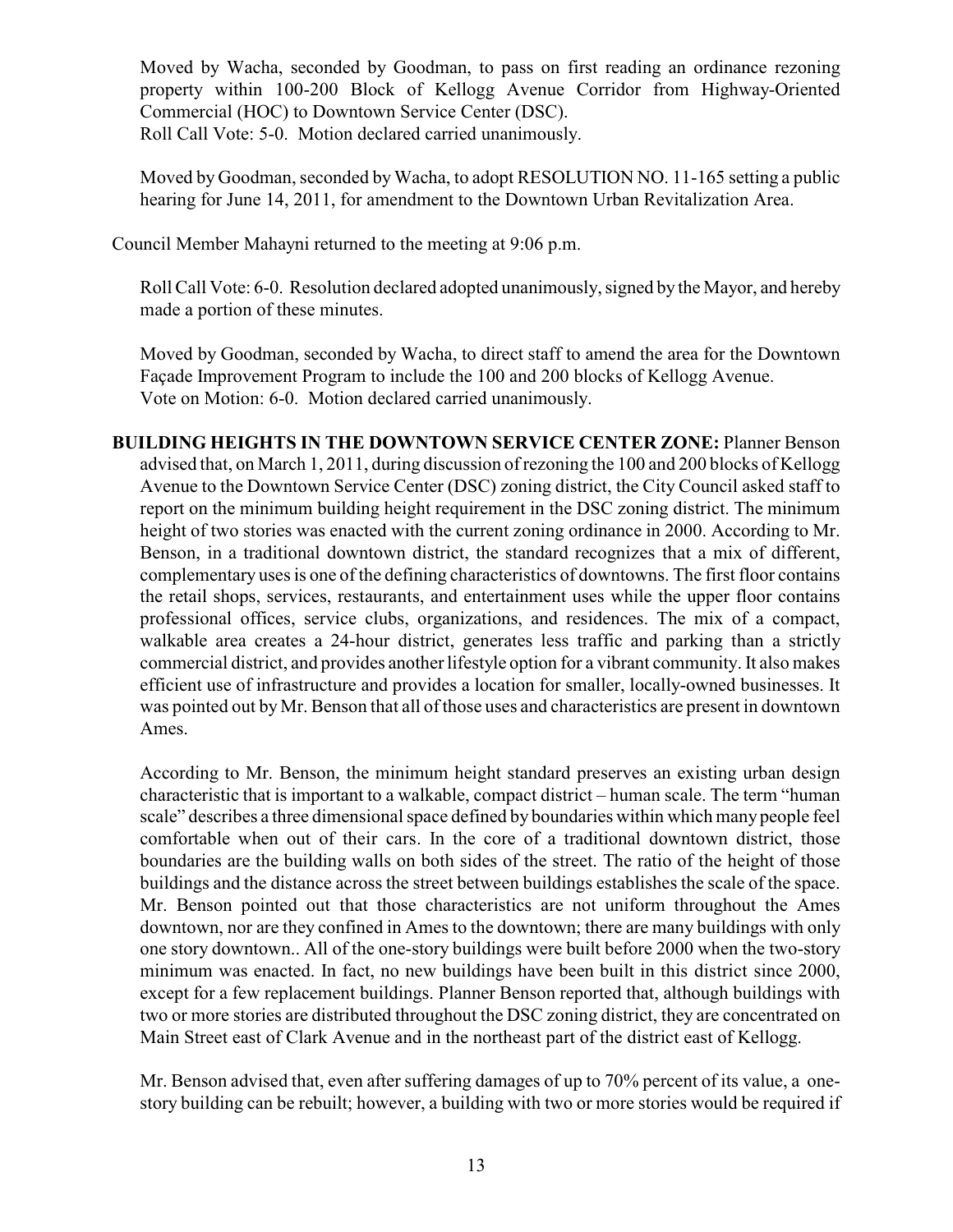the structure is damaged to more than 70% of its assessed value. According to Mr. Benson, there are two different standards for the Zoning Board of Adjustment to approve an exception to this requirement. One standard is that the "restoration will be made to fullest extent possible in conformance with the applicable zoning standards." The other standard is that the lot "size and shape is not conducive to a multi-story structure . . . and . . . there is a direct benefit to the community to have a one-story structure at the proposed location." Per Mr. Benson, these may be difficult standards to fulfill if the only reason that a one-story building is proposed is cost or preference of the owner.

Council Member Goodman said that he did not see any problems existing concerning building heights. Council Member Orazem said that if a building were destroyed, he would rather a onestory building replace it rather than nothing at all. He would not want the regulations to thwart replacement of the building.

After being asked, Mr. Benson replied that the Campustown Service Center and the Village Residential zoning districts also include minimum height standards: 25 feet in Campustown and 16 feet in the Village Commercial Center for street-facing facades. He also noted that all of the two- and three-story buildings in the downtown were built in the past 100 years without any minimum standard for building height. Owners made the decisions to build more than one story because it met their needs and made economic sense. However, needs and the economic context have changed and upper stories may no longer make sense in all cases. If there is no need for the residential or office space on the upper floors in the downtown, then a mandate may discourage the construction of new buildings in DSC zoning district. This perspective supports removing the minimum building height requirement from the DSC regulations.

Planner Benson explained other approaches that could be approved by the City Council.

Moved by Larson, seconded by Davis, to refer the report to the Planning and Zoning Commission for review and recommendation.

Citing that it was a matter of a wise use of resources, Council Member Goodman said he would not be supporting the motion.

Vote on Motion: 4-2. Voting aye: Davis, Larson, Orazem, Wacha. Voting nay: Goodman, Mahayni. Motion declared carried.

**SCORING CRITERIA FOR FACADE GRANT PROGRAM:** On March 1, 2011, City Council directed staff to develop concepts for a competitive grant process for the Downtown Façade Improvement Program. According to Planner Benson, this was necessary because the interest in grants appears to have exceeded the funding available in one fiscal year. Mr. Benson noted that competitive grants based on a scoring system would provide a fair and objective method for the City Council to award the available funds to the projects that best meet the objectives of the Downtown Façade Improvement Program.

According to Planner Benson, staff is suggesting five categories for review that would each earn a yet-to-be-determined maximum score. Scores would be based on a list of criteria reflected for each category that the Council would consider when reviewing proposals. The questions being suggested were based on the Downtown Design Guidelines with some added elements from the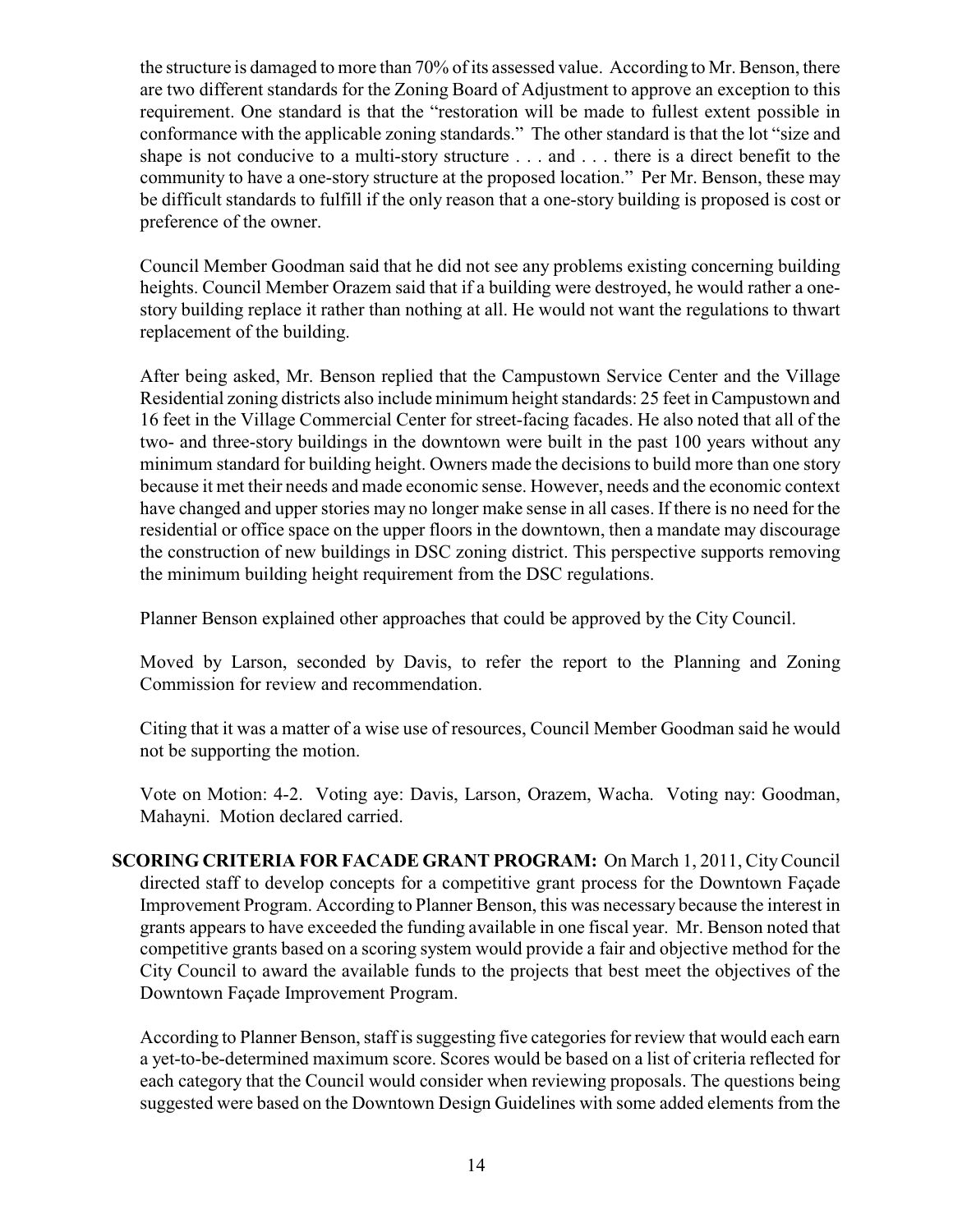criteria that the Main Street Iowa Program uses for its Challenge Grants. After receiving direction from the Council, staff will bring an evaluation proposal back for approval at a future meeting. The proposed questions were detailed by Planner Benson.

Discussion ensued on whether improvements to more than one 25-foot-wide bay in one building should be encouraged, given more points, or given multiple grants. Council Member Larson said that that criteria interests him the most, i.e., should improvements to more than one 25-foot-wide bay in one building be given more points or given multiple grants. He pointed out that the City is being asked to look at more and more situations where either there are a number of doors entering the building or it's been subdivided, and if so, if that is enough to support receiving more than one \$15,000 grant. Council Member Wacha said a compromise might be to give more points if there are more bays; that would lead to the multiple-bay stores receiving a grant rather than a single-bay store. He felt it should be limited to one grant per store, however.

Assistant City Manager Kindred noted that one of the suggestions is that there be a set annual deadline for making application. The grants then can be compared to each other and weighed against the criteria.

Council Member Orazem said that another factor that should come into play is how much money will be leveraged from the private sector. He feels strongly that that needs to be part of the equation since the purpose is to incentivize additional investment in the Downtown area.

Council Member Goodman asked about prioritization of projects. Council Member Larson said that the second and third bullet points under "Financial Impact" address that; those are very important. Council Member Orazem concurred, stating that if someone is willing to invest money on the most-problematic buildings, that should carry more weight.

Council Member Goodman would like the Council to select the one which makes the most impact because sometimes the improvements are visually negligible. If a person makes an investment in multiple adjacent properties and they take out a wall, it would not be a bad thing to fund two projects if there are two store front scales.

Chuck Winkleblack pointed out that the Downtown Facade Grant Program is working; it is helping to make great improvements to and having a positive impact in the Downtown. He asked the Council not to over-analyze it and make it so complicated so that people do not use it. Council Member Wacha said he wanted whatever the Council does to make it just as easy as it is now for owners to apply.

Council Member Goodman suggested that the criteria to be used by the Council should include the following: (1) structural integrity and public safety, (2) visual significance in the context of the building, (3) economic impact, and (4) no backs to buildings should be funded. Council Member Orazem felt that the application for historic area and potentially other sources of funding that come from that should be considered at some point. Mr. Goodman said he was assuming that the same historic piece that is currently in the Program would remain.

Mr. Goodman said the one clarification he was hoping would be made was about the bays. Council Member Larson said he agreed with Council Member Wacha that an application should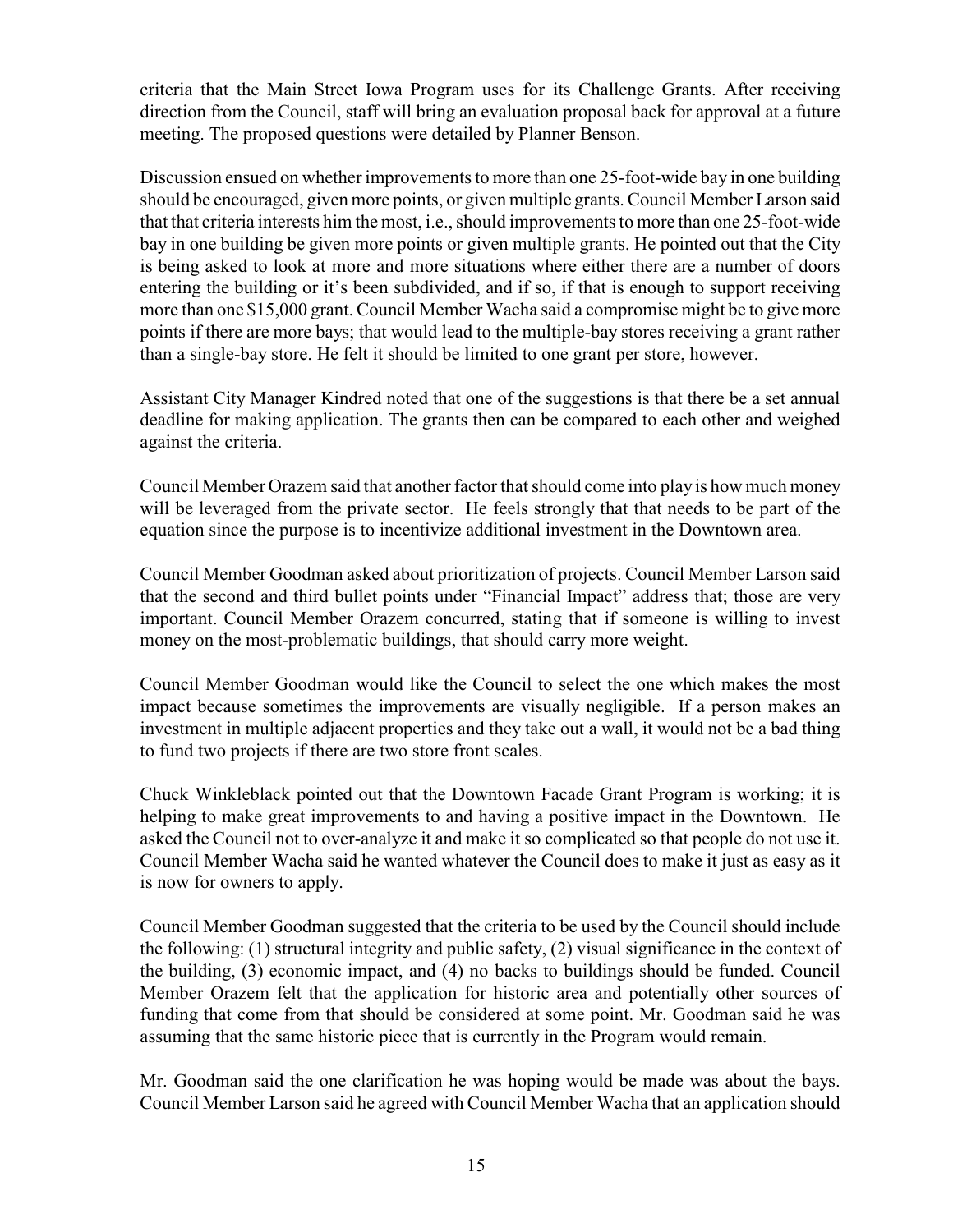be given more points if it was a larger project. Planner Benson said the staff will come back with suggested wording.

**BUS SHELTERS FOR CYRIDE:** Transit Director Sheri Kyras gave the staff's evaluation of the bids received.

Moved by Goodman, seconded by Mahayni, to adopt RESOLUTION NO. 11-166 approving award of contract to Columbia Equipment Company of Jamaica, NY, for the purchase of up to 30 bus shelters over a five-year contract term in an amount not to exceed \$300,000, subject to approval by Transit Agency Board of Trustees and Office of Public Transit.

Council Member Davis asked if the bus shelters being recommended were capable of handling the new electronic operating system (Next Bus technology). Ms. Kyras said that the shelters being considered are solar-powered. She said that staff would review the bid and report back to staff whether the solar panel component could power that.

Roll Call Vote: 6-0. Resolution declared adopted unanimously, signed by the Mayor, and hereby made a portion of these minutes.

**RECONSTRUCTION OF CYRIDE'S OFFICE BUILDING:** Moved by Mahayni, seconded by Goodman, to adopt RESOLUTION NO. 11-167 approving final payment of retainage to HPC Construction for reconstruction of CyRide's office building and deduct contract change order. Roll Call Vote: 6-0. Resolution declared adopted unanimously, signed by the Mayor, and hereby made a portion of these minutes.

The meeting recessed at 9:44 p.m. and reconvened at 9:53 p.m.

**NPDES PERMIT APPEAL:** Moved by Mahayni, seconded by Goodman, to adopt RESOLUTION NO. 11-168 authorizing continuation of outside consulting services with Hall & Associates in an additional amount not to exceed \$50,000 without prior authorization pertaining to NPDES Permit appeal.

Roll Call Vote: 6-0. Resolution declared adopted unanimously, signed by the Mayor, and hereby made a portion of these minutes.

**AMERICANS WITH DISABILITIES ACT (ADA) TRANSITION PLAN:** Moved by Larson, seconded by Davis, to adopt RESOLUTION NO. 11-169 approving the Americans with Disabilities Act (ADA) Transition Plan Update.

Roll Call Vote: 6-0. Resolution declared adopted unanimously, signed by the Mayor, and hereby made a portion of these minutes.

**NORTH GRAND MALL REDEVELOPMENT:** Assistant City Manager Kindred recalled that on January 11, 2011, the City Council approved a request from GK Development to extend, for an additional six months to July 18, 2011, the deadline for reconfiguring the parking on Lot 2 at the North Grand Mall. At the same time, Council members expressed concern with the ongoing time extensions citing the public's desire to have a viable mall. Towards this end, the CityCouncil also directed the CityManager to work with the owner of North Grand Mall to offer an incentive to induce two nationally recognized retail tenants to sign leases by April 11, 2011. In February, theCity Manager met with Greg Kveton, representing GK Development, to discuss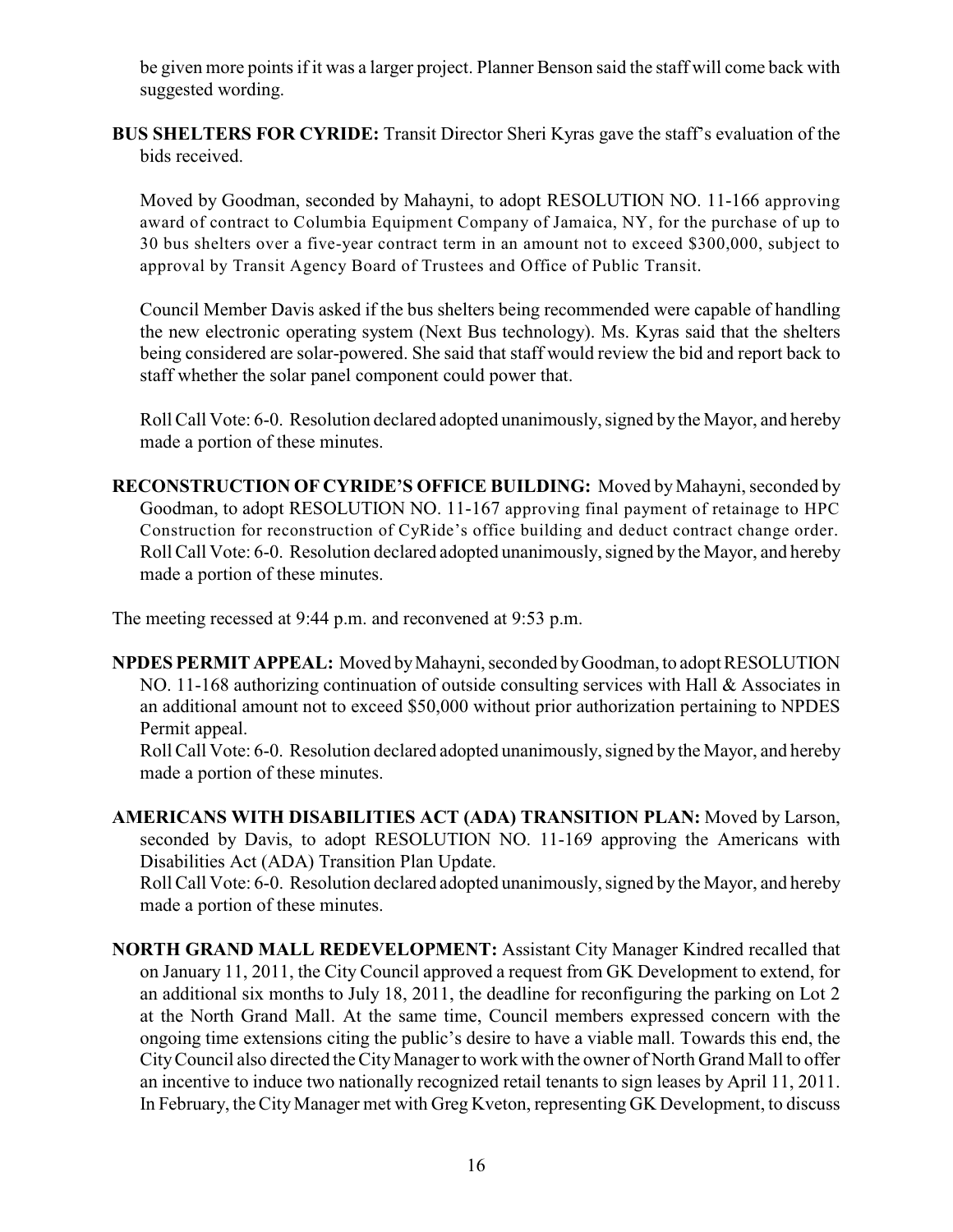the Council directive. The City Manager suggested making available to the two major tenants the five-year partial tax abatement program that the City has used in its other Urban Revitalization Areas, with the stipulation that the major anchors be identified as a condition of granting the tax abatement. In this way the City would be assured of the quality of the tenants before granting this incentive.

According to Mr. Kindred, on April 7, 2011, Mr. Kveton informed the City Manager that he had been working diligently to attract two anchor tenants to the North Grand Mall. While no leases had been signed yet, he indicated one major tenant was beginning the design work for 24,000 square feet of the 36,000 square foot "Sears building." According to Mr. Kveton, this was a good sign, and a logical step before signing a lease. Mr. Kveton also stated in the letter that he was having more difficulty securing the second major tenant since the company probably was focusing on their 2011 store construction plan and not yet looking ahead to the 2012 stores. He further shared with the City Manager that the availability of the tax abatement incentive, or at least to the extent that it was being proposed, was not enough to accelerate a retailer's commitment to Ames. He believes that the City should consider a longer abatement period and focus it on the total lot (Lot 1) rather than on the two new buildings, so that the owner will be able to spread the benefit to the two major anchors.

According to Mr. Kindred, since the three-month period established by the Council to offer an incentive for lease signing has expired, Mr. Kveton is now requesting the City Council consider the following proposal: That a ten-year partial tax abatement, an incentive similar to the one reflected in our Urban Revitalization Program, be offered if GK Development is able to produce signed leases from two nationally known anchor tenants prior to July 18, 2011. If the Council approves, the incentive would extend the eligibility period an additional three months and coincide with the date that the parking reconfiguration is required.

Council Member Larson emphatically expressed his disappointment at how this had gone. He personally would like the City Council to walk away from the deal. Mr. Larson does not believe that GK Development is any closer than it was in January to landing any large tenants for the Mall. Council Member Davis also indicated his disappointment. If an abatement is to be offered, Mr. Davis wants to see the names of the stores made public.

Council Member Wacha said he was led to believe, in January, that a deal would be made within a short period of time. He does not believe that GK Development is close to making any deals. Mr. Wacha asked the City Attorney what could be done with the funds that were placed in security for the striping of the parking lot. Assistant City Attorney Judy Parks said that she would review the arrangement and report back to the Council.

Council Member Orazem indicated that he too was disappointed; however, feels strongly that something needed to be done with that property.

Moved by Wacha, seconded by Goodman, to deny the proposal to extend the period of time to provide an incentive.

Council Member Mahayni noted that GK Development has not fulfilled any of its promises for redevelopment.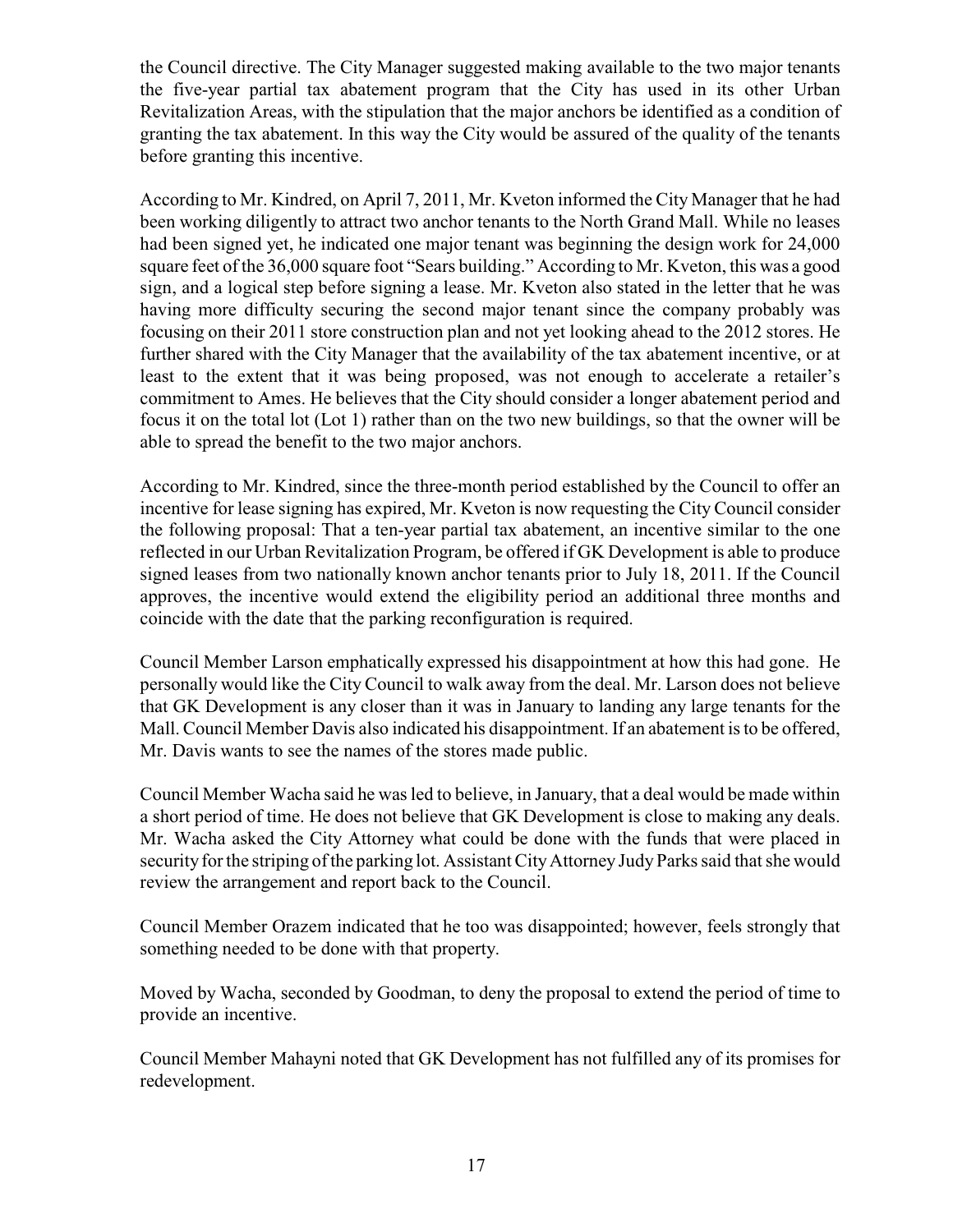Vote on Motion: 6-0. Motion declared carried unanimously.

Council Member Orazem asked what was next for this property. Council Member Davis expressed his opinion that the onus is on GK Development to come forward. Council Member Goodman said that the City has done what it can, and GK Development has not. Council Member Wacha conveyed that he has heard from many members of the community who are very frustrated over nothing being improved.

**HEARING ON 2010/11 DOWNTOWN PAVEMENT IMPROVEMENTS PROJECT (KELLOGG AVENUE FROM MAIN STREET TO 7<sup>TH</sup> STREET AND MAIN STREET FROM ALLAN DRIVE TO CLARK AVENUE):** Mayor Campbell opened the public hearing. No one asked to speak, and the hearing was closed.

Moved by Mahayni, seconded by Davis, to adopt RESOLUTION NO. 11-171 approving final plans and specifications and awarding a contract to Con-struct, Inc., of Ames, Iowa, in the amount of \$1,444,369.

Roll Call Vote: 6-0. Resolution declared adopted unanimously, signed by the Mayor, and hereby made a portion of these minutes.

**HEARING ON 2010/11 WATER SYSTEM IMPROVEMENTS (WATER MAIN REPLACEMENT):** The Mayor opened the hearing and closed same after no one came forward to speak.

Moved by Mahayni, seconded by Goodman, to adopt RESOLUTION NO. 11-172 approving final plans and specifications and awarding contract to MPS Engineers of Des Moines, Iowa, in the amount of \$223,499.60.

Roll Call Vote: 6-0. Resolution declared adopted unanimously, signed by the Mayor, and hereby made a portion of these minutes.

**HEARING ON 2010/11 WATER SYSTEM IMPROVEMENTS (WATER SERVICE TRANSFERS):** The public hearing was opened by Mayor Campbell. She closed the hearing after no one requested to speak.

Moved by Davis, seconded by Larson, to adopt RESOLUTION NO. 11-173 approving final plans and specifications and awarding a contract to MPS Engineers of Des Moines, Iowa in the amount of \$187,301.70.

Roll Call Vote: 6-0. Resolution declared adopted unanimously, signed by the Mayor, and hereby made a portion of these minutes.

**HEARING ON 2011/12 WATER SYSTEM IMPROVEMENTS (WATER SERVICE TRANSFERS):** Mayor Campbell opened the hearing. No one asked to speak, and the hearing was closed.

Moved by Wacha, seconded by Davis, to adopt RESOLUTION NO. 11-174 approving final plans and specifications and awarding a contract to Synergy Contracting LLC of Bondurant, Iowa, in the amount of \$352,062.60.

Roll Call Vote: 6-0. Resolution declared adopted unanimously, signed by the Mayor, and hereby made a portion of these minutes.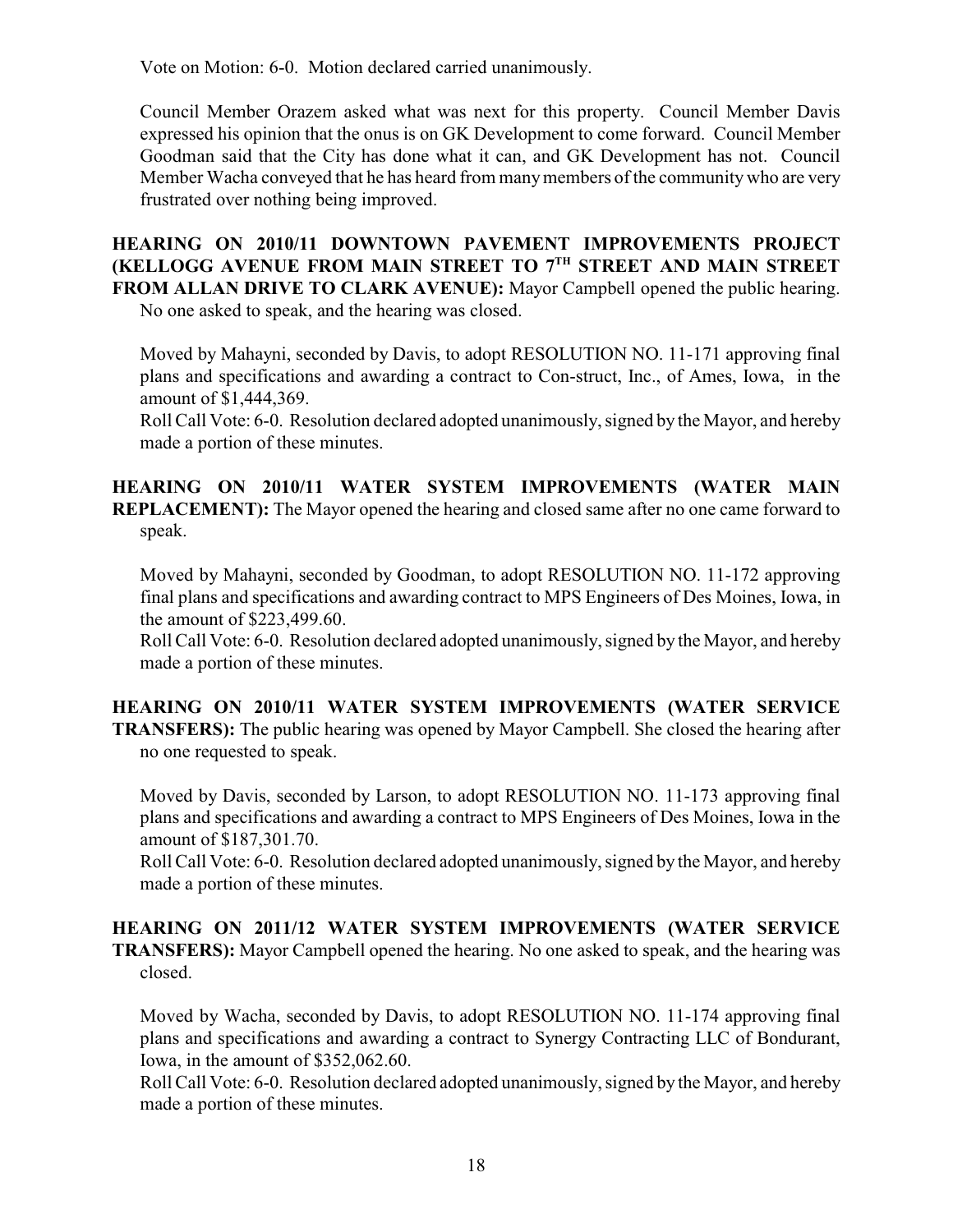**ORDINANCE TO INCREASE WATER AND SEWER RATES:** Moved by Goodman, seconded by Mahayni, to pass on fist reading an ordinance to increase water rates by 8% and sewer rates by 10%, effective June 1, 2011. Roll Call Vote: 6-0. Motion declared carried unanimously.

**ORDINANCE TO PERMIT PLACEMENT OF SIDEWALK SANDWICH BOARDS:** Moved by Mahayni, seconded by Wacha, to pass on first reading an ordinance to permit placement of sidewalk sandwich board signs in the Downtown Service Center zone.

Council Member Goodman asked if the City "passing zone" requirement would then move to five feet. Assistant City Attorney Parks said that the proposed Ordinance requires five feet of clearance; however, the City Council does have the prerogative of requiring four feet. Council

Member Goodman said that he preferred to keep the requirement at four feet since that is already sometimes hard to achieve.

Moved by Goodman, seconded by Wacha, to amend the motion to change the ordinance to require a four-foot "passing zone." Vote on Motion: 6-0. Motion declared Roll Call Vote on Motion, as amended: 6-0. Motion declared carried unanimously.

**ORDINANCE PERTAINING TO F-PRD ZONE:** Moved by Goodman, seconded by Davis, to pass on second reading an ordinance adding F-PRD Zone to list of zones where remote parking is allowed, reduce minimum parking requirements for nursing homes and assisted-living facilities, and add group living and assisted-living facilities as permitted uses in F-PRD Zone. Roll Call Vote: 6-0. Motion declared carried unanimously.

**ORDINANCE AMENDING SUBDIVISION REGULATIONS:** Moved byGoodman, seconded by Davis, to pass on second reading an ordinance amending subdivision regulations related to Plats of Survey.

Roll Call Vote: 6-0. Motion declared carried unanimously.

**COUNCIL COMMENTS:** Moved by Larson, seconded by Mahayni, to refer to staff the request of the Main Street Cultural District to allow wine tasting at the Farmers' Market. Vote on Motion: 6-0. Motion declared carried unanimously.

Moved by Wacha, seconded by Mahayni, to refer to staff the letter from Shive-Hattery requesting a text amendment regarding building heights in the Hospital-Medical Zoning District. Vote on Motion: 6-0. Motion declared carried unanimously.

Moved by Orazem, seconded by Mahayni, to refer to staff the letter from Steven Koger, Chief Executive Officer of McFarland Clinic, dated April 6, 2011, seeking an expansion of the medical designation.

Vote on Motion: 5-1. Voting aye: Davis, Larson, Mahayni, Orazem, Wacha. Voting nay: Goodman. Motion declared carried.

Moved by Orazem, seconded by Wacha, to refer to staff the request of ISU Press/Blackwell Publishers seeking water service from the City of Ames..